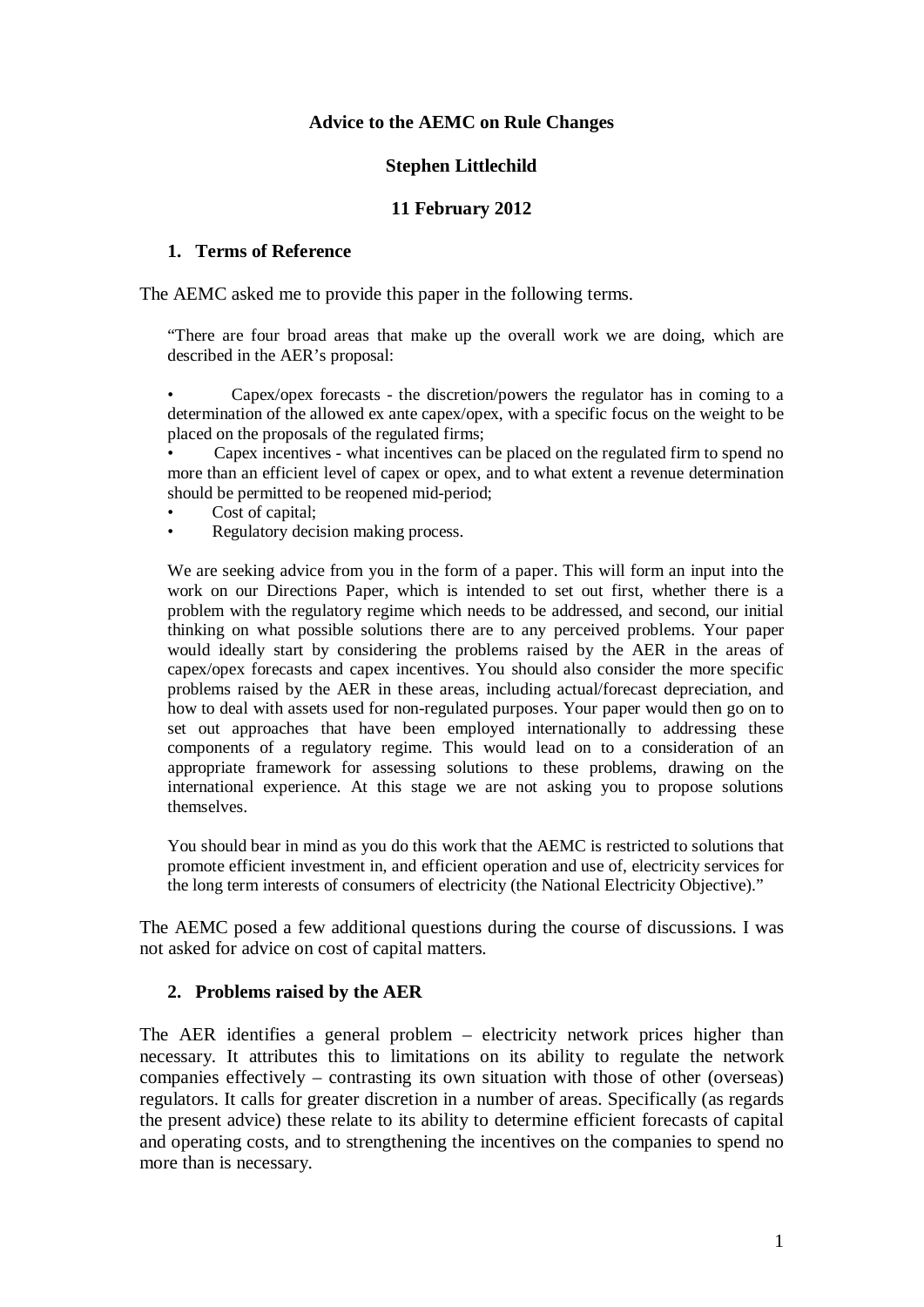The AER's detailed rule proposals provide, inter alia, for

- reducing constraints on its ability to set estimates of required expenditure, so that the AER would be less constrained to the proposals of the NSP and less constrained by specified expenditure criteria
- limiting the roll forward of RAB to capital expenditure as provided for in the earlier forecast plus 60 per cent of any additional expenditure beyond that
- giving the AER discretion to determine whether NSPs should use actual or forecast depreciation
- giving AER greater flexibility to introduce other incentive schemes
- enabling AER to provide for customers to benefit from shared assets that are also used for other purposes.

## **3. Views of others**

I note the following general stances:

- Customers and some government views generally agree with most of the AER's analysis and proposals.
- NSPs, in contrast, argue that that AER has not identified a valid set of problems. In their view, the present rules are actually working well: there is greater regulatory certainty and investment is taking place. This was to be expected and is to be welcomed. Although electricity prices have increased, this is attributable partly to legitimate increases in investment and partly to international fuel price increases and to increases in other costs (e.g. environmental). In most (but not all) respects, greater regulatory flexibility is neither necessary nor desirable.

# **4. My initial general reactions**

The AEMC's consultation poses four main questions:

- Whether participants agree with the nature of the problem
- Whether the proposal achieves the right balance between prescription and discretion
- Whether the AER could already achieve the outcome sought through the use of existing discretion, and
- Whether the solution proposed is the preferred solution, or whether a more preferable solution exists.

On the first question, the NSPs make some valid arguments about the success of the regime (in terms of regulatory certainty and achieved investment). However, it seems to me that they do not fully address the AER's concerns as to the possibility (or likelihood) that investment has been and still is excessive and at an unduly high cost to customers. There is scope for further analysis of the available empirical evidence, but there is likely to be a case for considering rule changes.

On the second question, one of the responses (Victorian Minister for Energy and Resources) makes the point that the National Electricity Market Rules represent a swing from an earlier outcomes-based approach to a prescriptive approach, and suggests that "a swing back towards a more outcomes-based regime will achieve a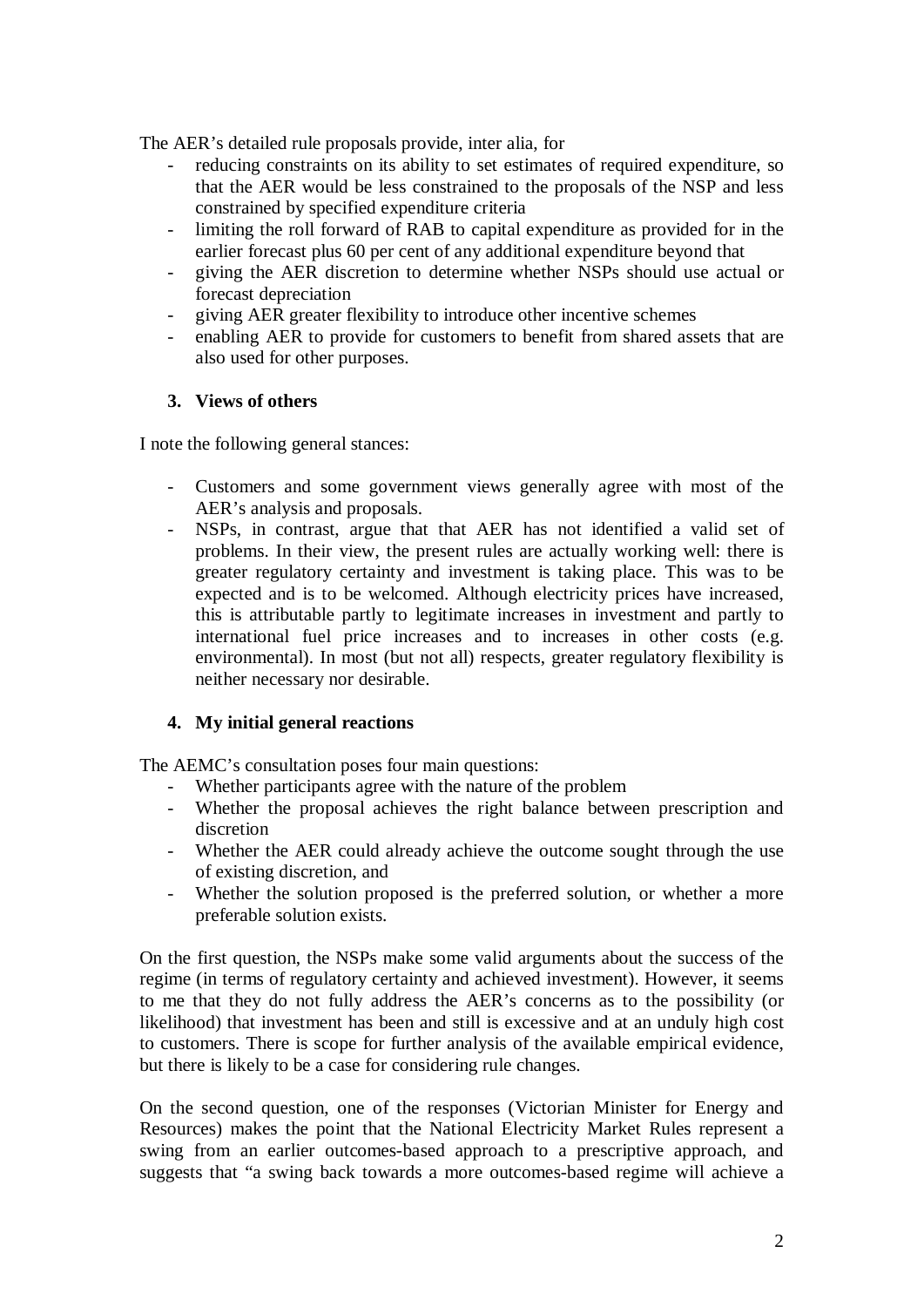better balance between the interests of consumers and the businesses as sought by the AEMC in 2006". On the evidence available so far I am inclined to share that view. An unduly prescriptive regime can be expected to prove inflexible, and a move towards greater regulatory discretion correspondingly appropriate. (Though it might be argued that the UK regulator has exercised rather a lot of discretion, as explained below.)

On the third question, the NSPs make a rather powerful case that, in practice, AER has not been constrained in the ways that it alleges, hence the case for relaxing the Rules is not made out. This needs to be explored further. It is possible that the general difficulty of challenging an incumbent company and the burden of establishing a reasonable case, rather than the specific wording of the Rules, may be the operative constraint on the AER. Nevertheless, my sense at this stage is that the present wording of the Rules may constrain AER more than other regulators are constrained; that if the wording does not in fact constrain the AER then there is no obvious loss in relaxing it; that some relaxation of the Rules would be conducive to better achieving the National Electricity Objective; and that it would be an advantage to be able to hold the AER clearly responsible for its regulation, rather than face the argument that any deficiencies were attributable to imperfections in the Rules. But I accept that relaxing the Rules will not solve all problems, particularly those associated with governmentowned NSPs not responding to financial incentives in the same way as privatelyowned NSPs do. This raises the question, touched upon in a different part of this set of proceedings, whether different arrangements are appropriate for public as opposed to privately owned NSPs.

On the fourth question, my present feeling is that, on most questions, the AER's proposals are broadly appropriate. My main reservations are on the proposal to allow 40% of capital expenditure beyond the forecast level, and the proposal to delete the 'relevant circumstances' criterion. As to whether a more preferable solution exists, there is one important factor that is increasingly playing a role in other regulatory jurisdictions, but is not mentioned in the present proposals and discussion. It was not particularly current at the time of writing the NEM Rules but may be relevant now. That factor is the potential role of customers and users in the regulatory process for determining network price controls. Some possibility for that potential role seems worth exploring here, rather than focusing entirely on variants of the AER's proposed rule changes.

# **5. Approaches employed internationally**

I briefly describe the approaches employed in two countries: the US and the UK. Then I discuss some respects in which their regulatory approaches have evolved over the last decade or two.

a) US regulatory approach

In contrast to Australia and the UK, the US has traditionally applied a largely backward-looking or ex post regime (though this is changing, see below. For a helpful review, see Scott Hempling and Scott H Strauss, "Pre-Approval Commitments: Under What Conditions Should Regulators Commit Ratepayer Dollars to Utility-Proposed Capital Projects?", National Regulatory Research Institute, 08-12, November 2008.) Until around the 1970s, utilities had to demonstrate to the regulator that costs were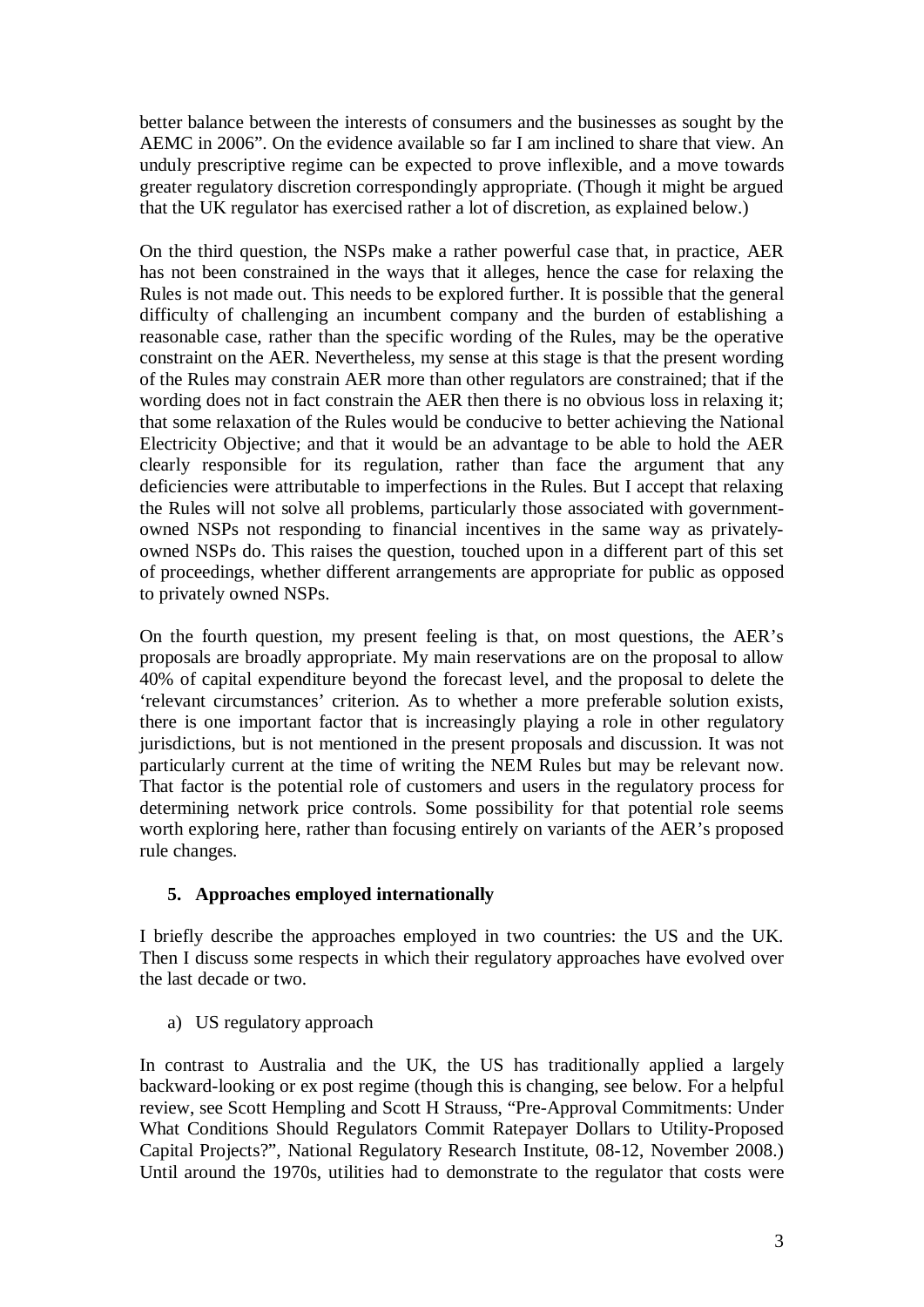prudently incurred and that the resulting plant was "used and useful" before it was included in the regulatory asset base. The assessments have been summarised as follows:

In connection with the proposed rate increase, the regulator engages in several assessments, the aim of which is to determine whether the costs proposed for inclusion in rates were prudently incurred and whether the resulting utility plant is used and useful for serving the public. Those assessments include: (1) examining the utility forecasts that supported the decision to build the project, thereby satisfying itself that the project was, in fact, needed; (2) assessing the project choice, including reviewing whether potentially less expensive alternatives were considered and, if so, why they were not pursued; (3) evaluating whether the methods and sources of plant financing reflect prudent decision-making; and (4) conducting a review of the reasonableness of construction costs and the timeliness of completion. Upon completing this review, the regulator disallows costs that it finds were caused by the utility's imprudence. (Hempling and Strauss p 4)

There was typically no requirement to gain regulatory approval in advance for a capital expenditure plan. Similarly, prices (rates) would be set on the basis of a test year which was typically the last historical year for which data is available. Sometimes the test year was the current year or even the forthcoming year, but there was relatively little need to forecast more than one year forward.

On this basis, US regulation was typically not exercised by the problems of forecasting either opex or capex for, say, five or more years ahead, at least for networks as opposed to generation plant. Consequently, nor was there a problem of dealing with divergences between actual and planned capex.

At the time of designing the UK and Australian regulatory approaches, it was widely held that the US approach was not conducive to improvements in efficiency because it was in the nature of a 'cost-plus' arrangement. Rates would be set to reflect whatever costs happened to be, with little or no incentive on the utility company to reduce or constrain costs, and every incentive to increase capital expenditure. This was reflected in the 1962 article by Averch and Johnson.

In 1974 Joskow pointed out that, with inflation and rising rather than falling costs, US utilities found it increasingly difficult to live with rates set many years previously. But they also found it difficult to make the case for rate increases, since they now had to bear the burden of proof. Consequently, they had an incentive to keep down their operating and capital costs to avoid the need for such an application. Moreover, in the early 1980s the regulatory commissions disallowed substantial nuclear cost overruns.

To reduce the need for lengthy, costly and uncertain hearings as costs increased, and to reduce the risks on utilities of incurring costs for which they might not get paid in full, there was a move to pass-through certain costs as incurred. Examples include fuel cost pass-through, riders, trackers and surcharges with relation to (e.g.) energy efficiency, renewable energy purchases, smart grid costs etc. There are also some preapprovals, where the commission undertakes not to question the reasonableness of particular utility actions or costs.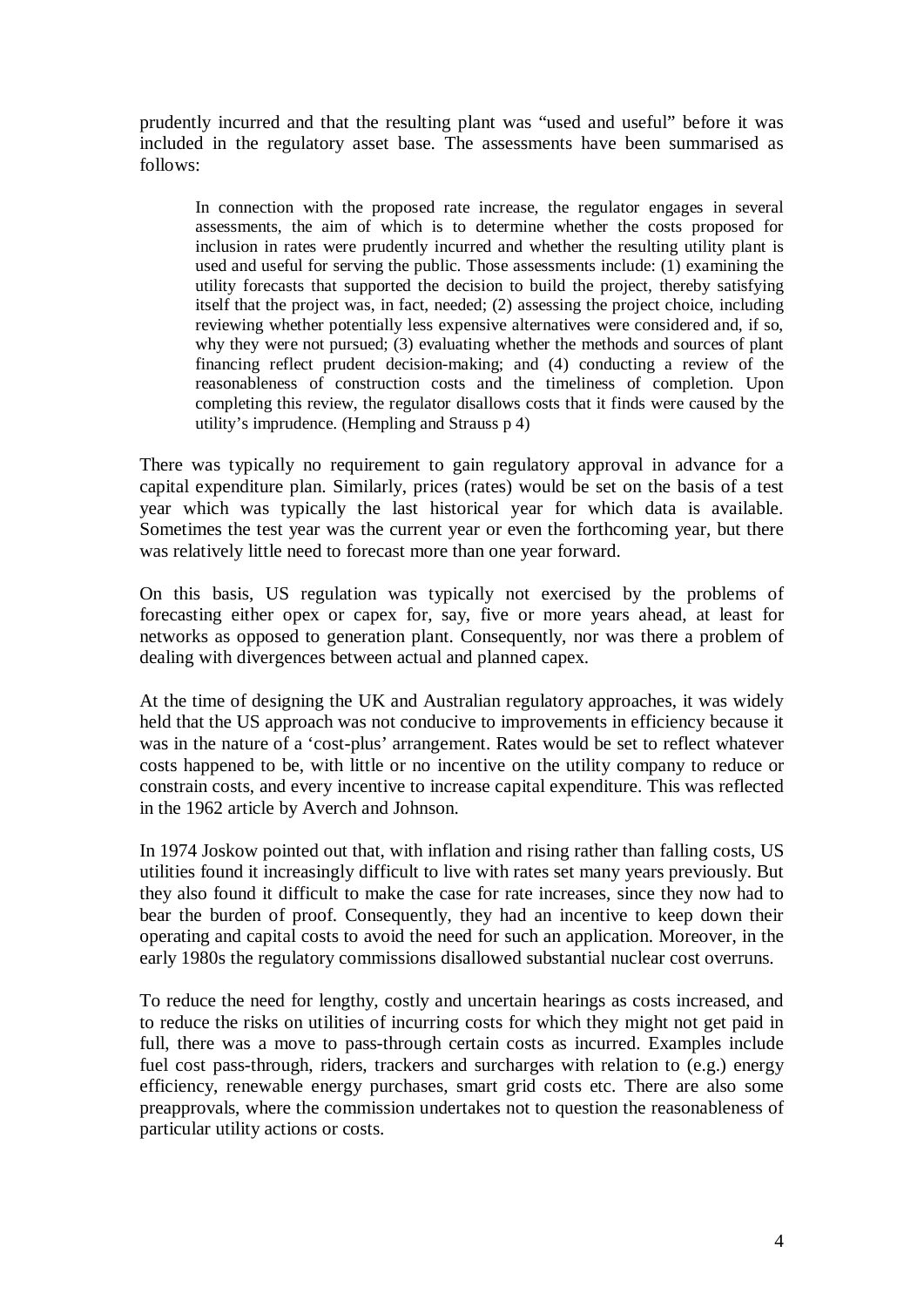Procedures have evolved over time, and vary from one regulatory body to another. At FERC, for example, capital expenditure is usually approved in advance. FERC has a process where smaller amounts are deemed proved in advance for projects such as replacing compressors, replacing old pipe, etc, as long as it is below a certain dollar amount. However, any large project needs certificate authority from FERC. No pipeline would build an extension or new pipe without customers that have already signed contracts, and without FERC approval, because the costs would be at risk in a rate case. The certificate process sets initial rates, but the rates are reviewed in the next rate case filed.

The situation is quite fluid at the moment. For example, within the last year AEP Texas initiated a series of discussions with Texas PUC about ways to streamline the traditional rate setting process, especially to address the regulatory lag between incurring costs and recovering them. One mechanism under discussion is the ability of a company to update its capex annually and adjust its rates according to the previously approved ROE, with reconciliation at the next full cost of service review. A similar proposal is under discussion in Illinois. At FERC there is a formula rate process on the electric side, where the inputs can change yearly by a filing by the company, but not on the gas pipeline side.

In the US generally, a number of questions are being asked about such pre-approval processes. These include

- does the combination of a pre-approval process plus some form of ex post verification with the possibility of adjustment provide as much protection for customers as the previous regime that required investments to be proved 'used and useful' before entering the rate base?
- does it require a more active role for the regulator?
- what is the relationship between the conditions of a pre-approval that might be granted by a state legislature or regulatory commission and the detailed obligations and processes that a regulatory commission would normally go through? For example, if a state legislature approves a Smart Grid programme, does the utility still have to prove that such investment is used and useful or not? Or again, state commissions have variously required an integrated resource plan and FERC's recent Order 1000 orders utilities to engage in regional planning process for transmission. But what if anything is the link between a plan and cost recovery on a particular project?
- to the extent that devices such as riders or preapproval reduce regulatory risks, to what extent should this be reflected in a lower allowed return on equity? The answer presumably depends upon a wide variety of circumstances. The issue has been argued in a number of US cases, with an outcome of 0.50% reduction in several of them.

The possibility of transforming the Australian approach to the US approach is presumably beyond the terms of reference of the present consultation, even if anyone were advocating it. Nonetheless, some particular aspects of the US approach may be of relevance in the present context. For example, consider the retrospective (ex post) assessment of whether new investment should be included in the rate base. The AER opposes this on two grounds: that it "may add to regulatory risk by creating potential for investment write downs. In addition, the evidentiary burden that the regulator must satisfy before it could disallow an investment is so high that ex post reviews may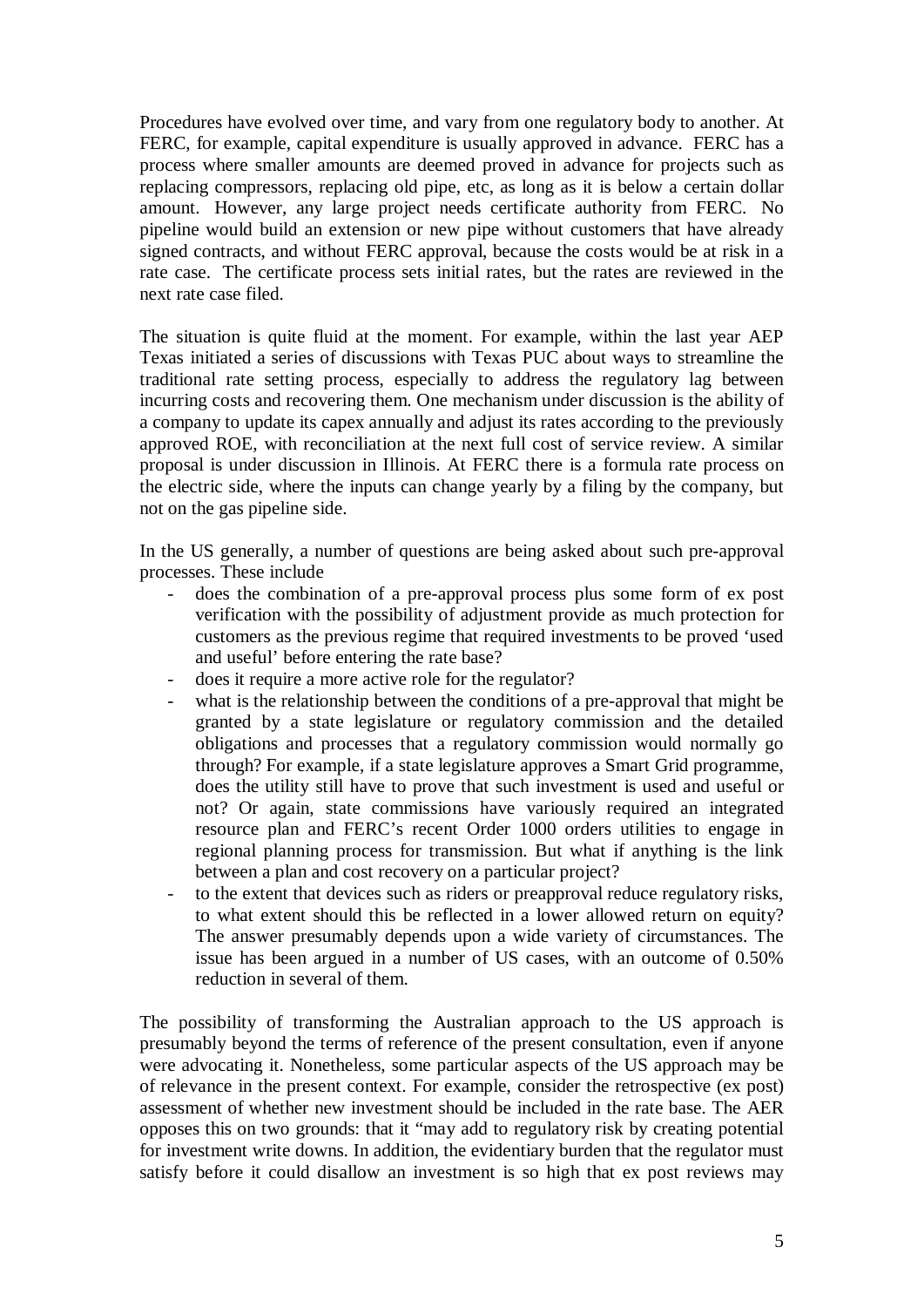offer limited protection against inefficient expenditure." (pp 43-4) Presumably the evidentiary burden could be lightened by appropriate change in the Rules. As to regulatory risk, US experience and present debate suggests that this is an issue, but that the relevant question is when and how new investment should be assessed by the regulator – before, during or after construction – rather than it be arbitrarily assumed that a specified percentage is acceptable and the remainder is not. Whether "a sharing mechanism generates more effective incentives to invest efficiently" (p 44) is equally true for publicly and privately owned firms is debateable, and not tested by US experience.

Another major development in many US jurisdictions (and parts of Canada) is that customers and users are becoming quite actively involved in setting rates. The most striking development is the use of negotiated settlements, whereby a proposed rate increase (typically) is discussed with users and their representatives and in many cases a modified agreement is reached, which is then typically endorsed by the regulatory commission. At the Federal Energy Regulatory Commission (FERC) this typically happens with about 90% of rate proposals. At FERC the regulatory staff play an active role in facilitating this negotiation and settlement; other regulatory bodies might be less involved, but still typically encourage negotiated settlement in principle.

b) UK approach

The Australian approach is largely based on the UK approach, which involves the regulator setting prices based on an assessment of efficient operating and capital costs for the next period of, say, five years. In numerous respects UK regulators have had similar thoughts and experiences as in Australia. From the beginning, UK regulators have been concerned to avoid undue price increases, have been very conscious of incentives for regulated companies, have deliberated at great length over how to determine efficient operating and capital cost projections, and have worried about how to deal with both under-expenditure and over-expenditure compared to the assumptions made in setting the price controls.

The main difference between Australian and UK energy regulation is that the Australian approach is now constrained to operate within the National Electricity Market Rules, which are very prescriptive and allow minimal discretion to the regulator. In contrast the UK approach is very discretionary, imposing few if any limits on what the regulator may propose and how it goes about calculating the details of its proposals.

c) Regulatory discretion

This is not to say, however, that either UK or US regulators are as unconstrained as the AER implies in its Box 3.1 summaries of the use of discretion by economic regulators. (AER Proposal p 15) It says that "In other jurisdictions, lawmakers have found it appropriate to empower regulators to regulate prices based on their expert judgement, with only high level guidance as to how this should be achieved."

- For Great Britain, the AER summarises the statutory objective and duties, then says "Beyond these high level obligations, the Authority [Ofgem] is empowered to impose such licence conditions as appear to the Authority to be requisite or expedient having regard to its statutory duties." However, it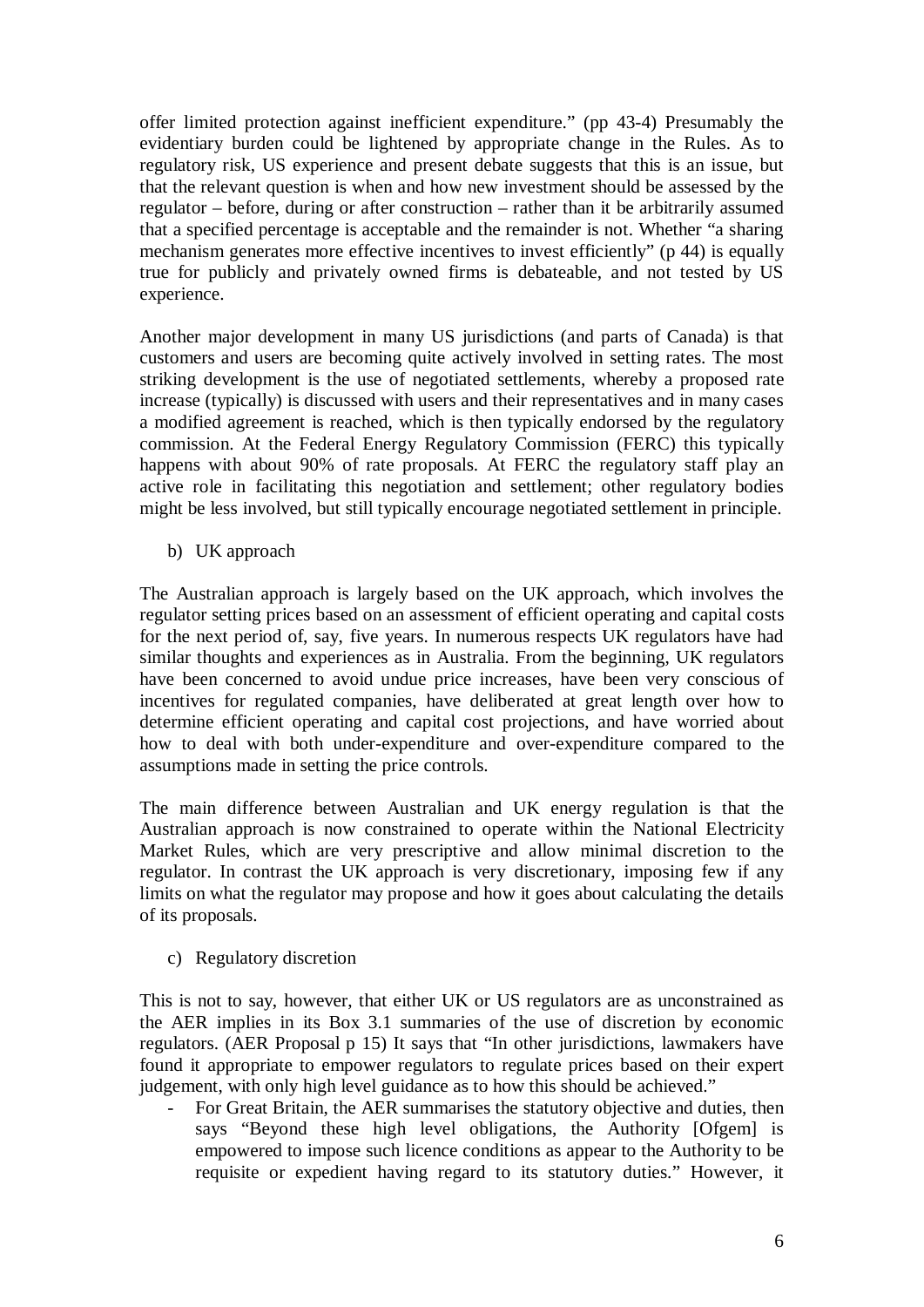should be noted that Ofgem does *not* have the power to *impose* licence conditions – it may only *propose* them, and if the regulated company does not accept then Ofgem may propose them to the Competition Commission, which will hear the views of Ofgem and the company and other interested parties, and make its own recommendation which Ofgem then has the power to impose.

For the US, the AER notes the statutory obligations on FERC then says "Beyond these high level obligations, FERC has scope to set allowances as it sees fit, subject to judicial-style regulatory proceedings". These judicial-style proceedings are actually a significant constraint on FERC, insofar as both the utility and FERC staff and any other interested party has to put proposals and evidence to an Administrative Law Judge (ALJ). All these arguments are challenged and tested in court. The ALJ then has to make a decision based on the evidence presented, and the ALJ's decision stands unless the Commission sees good reason to change it.

In summary, it is true that both UK and US regulators do have much greater discretion in what they propose. However, their ability to "impose" that solution is in practice more constrained than the AER indicates.

It is worth noting parenthetically that the ability of UK companies to reject the regulator's proposals, forcing the regulator to take the whole of any disputed price control to appeal, has been absolutely critical in bringing about a broadly sensible regulatory relationship and outcome. It is not simply a protection for companies in the event that regulatory proposal is unreasonable: it also means that the regulator needs to consider much more carefully beforehand whether the proposal being put forward is likely to commend itself to an independent body. The companies, for their part, cannot cherry pick the elements of the proposal that they like. If they reject a proposal, they run the risk that an element that they like will be modified. In the event, relatively few disputed licence changes have gone to the Competition Commission.

I commented above that the UK regulator had exercised rather a lot of discretion. I am thinking here of the increasing variety of incentive schemes that are included in network price controls nowadays. The sliding scale introduced in 2004 and used again in 2009, and the RIIO approach to replace RPI-X for 2015 onwards (see below) are major examples. Such approaches provide flexibility and innovation. They can also be attractive to the regulated companies, so opposition of the companies does not present a particular obstacle to their adoption. However, they do rely on the regulator being able to calibrate the incentive scheme appropriately. This includes being able to judge what response the scheme will bring from the regulated companies at different incentive levels and how much of each particular output customers are prepared to pay for. This is a lot to ask of a regulatory body. But rather than prohibit discretionary schemes, I would argue for involving users and customer representatives in the design, adoption and monitoring of them. This gives a better chance that the discretionary schemes will turn out to represent value for money.

I am concerned, as are other economists, at some of the radical measures that Ofgem has taken and proposed with respect to regulation of the UK retail energy sector. In my view these measures would seriously undermine a competitive market. But here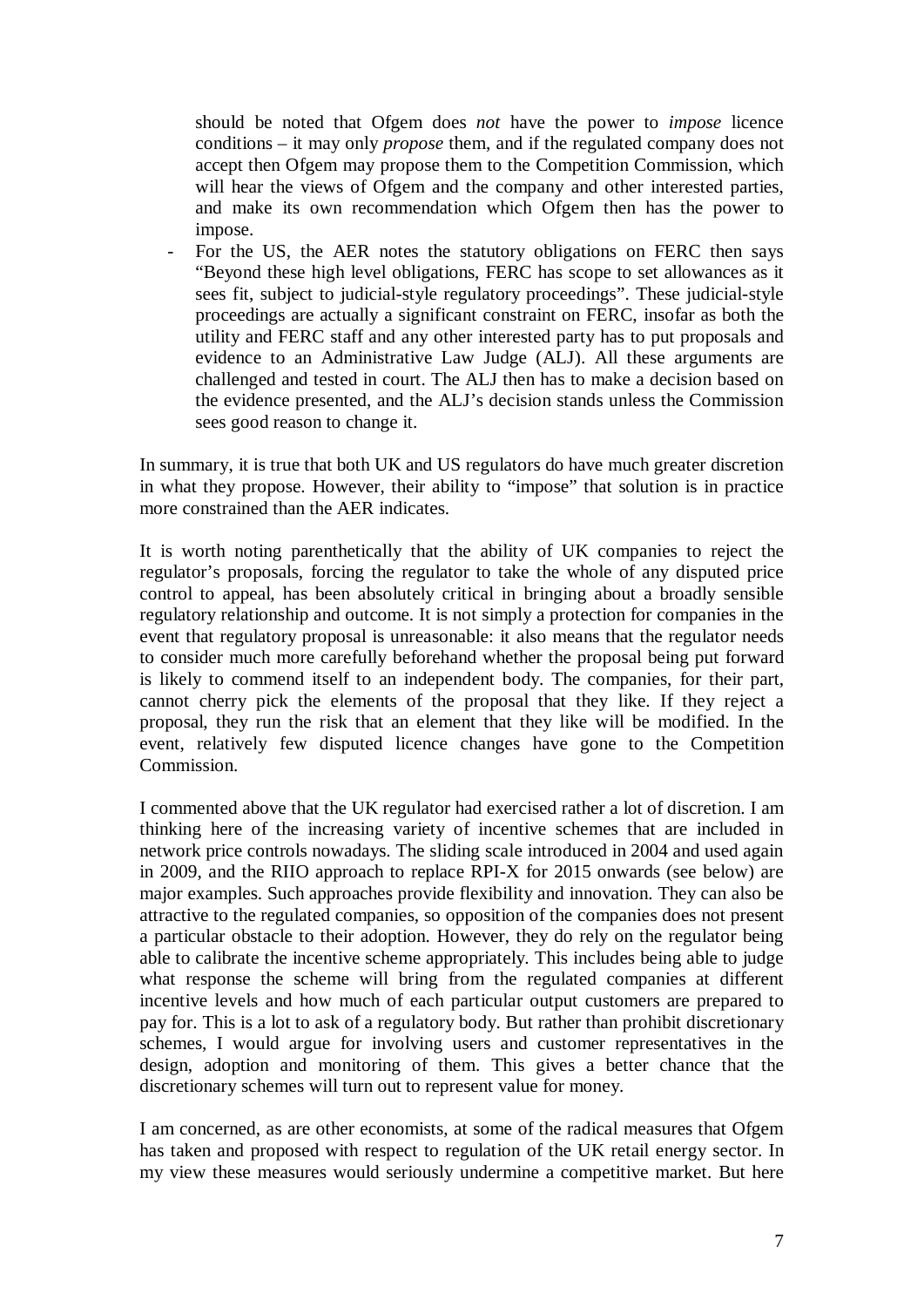too, rather than impose further formal limits on what Ofgem can do, I would hope that discussion and proceedings within the present regulatory framework would address this issue.

I am asked whether including outputs in the Rules would be a good or bad thing. Pending further discussion and understanding of the way in which the Rules actually work, my general feeling is that anything that gives the regulator the necessary flexibility to address a particular problem in the most effective way is to be welcomed. But anything that requires the regulator to act in a particular way, or to do or not to do something, runs the risk of unintended outcomes. It would not seem a bad idea to enable regulators, companies and their users and customers to discuss the possibility of designing rules to circumscribe the kind of capex that would or would not be allowed during a price control period. At the end of that period it would be possible to ascertain whether that rule had been broadly useful and should be continued, or was subject to limitations that could be addressed, or had proved so unacceptable that it should not be used in future. It seems sensible to learn from experience, and to do so as easily as possible, rather than to erect undue barriers to experimentation.

d) The forecasting and incentive problems

The UK energy regulator Ofgem has in practice been quite innovative in addressing the forecasting and incentive challenges to which the AER refers – as indeed have other utility regulators. They have tried new ideas and revised them in the light of experience. In contrast, the Australian Rules have the look of an approach that is set in stone, reflecting the approach that was current at the particular time that the Rules were set, but now looking cumbersome and dated.

We might identify three broad avenues or stages that Ofgem and other UK regulators have explored for dealing with the forecasting and incentive problems. The first is to try to inform themselves better so as to strengthen their ability to challenge the incumbent regulated network company. The second is to accept that, in certain respects, they will not be able to do this, and to look for ways of incentivising the companies to "do the right thing" nevertheless. The third is to look to customers and other users of the network to specify what they want, and to discuss or negotiate with the company to achieve an outcome that they can support. I explain and discuss these below.

(i) Focus on informing the regulator

The first approach or stage has been for regulators to better inform themselves by involving considerable advice and resources in the process of estimating future capital and operating expenditures and then setting the price controls. This includes the extensive use of engineering and management consultants to challenge the projections put forward by the companies. It involves detailed prescription and supervision of costing and cost allocation. Comparative and econometric analyses of costs are used to assess where the performance of other companies suggests scope for further cost reduction in future. Increasingly, such evidence is presented for comment and discussion. Over the course of the price control review, in the light of accumulating evidence, Ofgem gradually formulates and refines its assumptions and proposals.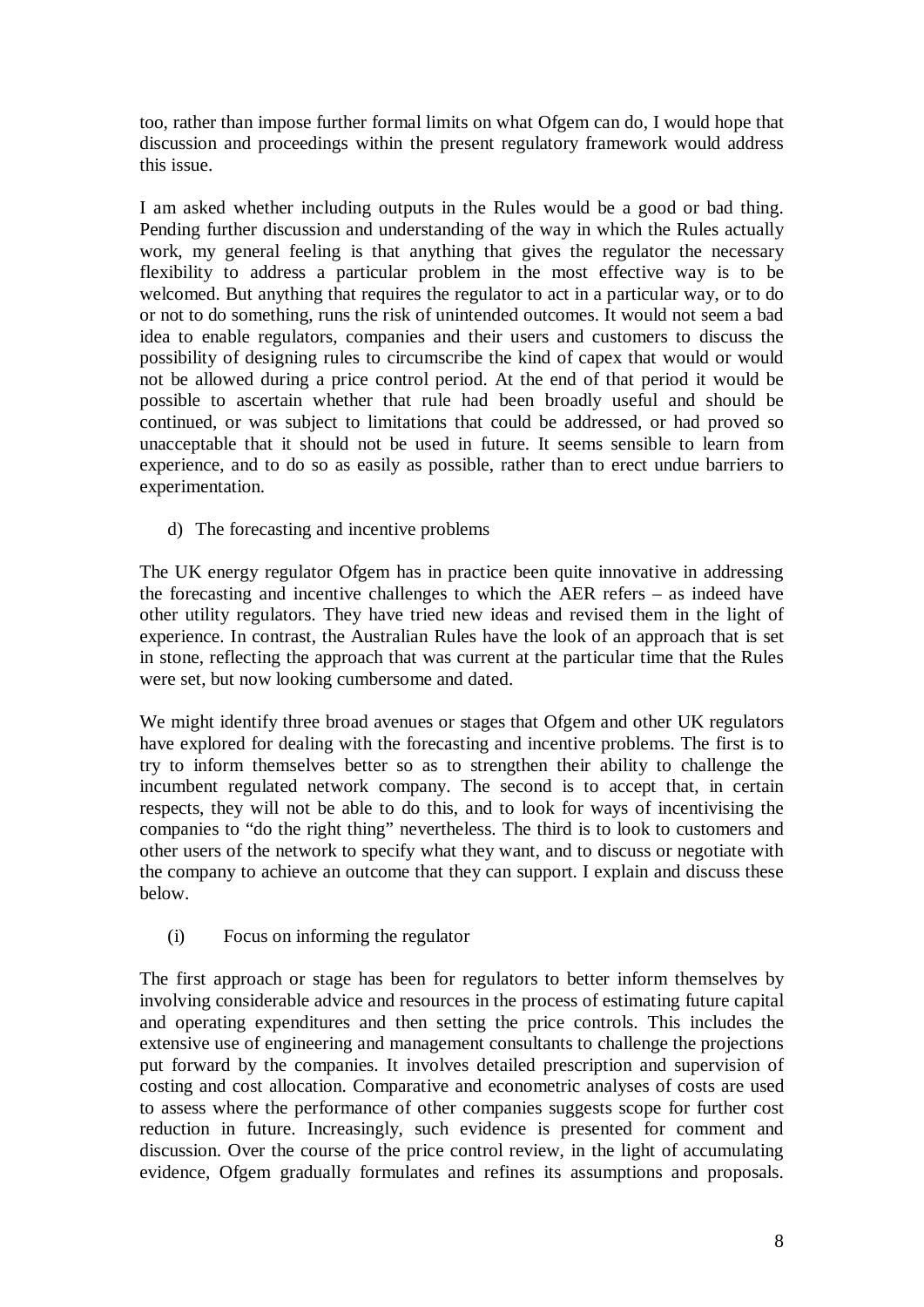Initial and revised proposals by the companies play a significant part in the process, but the regulator is in no way constrained to adopt these proposals or to relate its own proposals to them. This is not to say that the regulator is quite unconstrained: recall that it can only propose rather than impose. The UK regulator therefore constantly has to ask itself: are our assumptions and proposals sufficiently close to the regulated companies' own assumptions and proposals that the companies are likely to accept? If not, are our assumptions, proposals and arguments likely to be more plausible to the Competition Commission than the assumptions, proposals and arguments of the companies?

As regards incentives, it is taken for granted that the companies will tend to build some 'fat' into their projections of opex and capex. The aim of the regulatory price control process just described is to challenge those assumptions and allow only a reasonably efficient level of cost. Once the price controls are set, it is assumed that the companies will seek to minimise their operating and capital costs. It is normally to be expected that their actual operating and capital costs will be below the levels projected in setting the price controls.

It seems to be generally accepted that a company can legitimately beat its operating cost forecast, but beating its capex forecast is more problematic for a regulator. If a company decides that it does not need to make investments that it or the regulator previous assumed were appropriate, why has it changed its mind? Does this indicate a degree of deception by the company or naivety by the regulator? Why should customers pay for projected investment that does not in fact take place? Ofgem's initial response in 1999 was to investigate why such 'underinvestment' had been possible, initially concluding that it generally reflected opportunities for improved investment selection and control that had not been fully available or recognised at the time of setting the control, and that were also reflected in increased operating costs. As I recall, Offer or Ofgem had already decided that the RAB would increase only by the actual new investment (assumed to be found allowable) rather than by the previously forecast investment.

On the whole, this approach worked fairly successfully, in all the utilities. In the early days it may have appeared that the regulators were not tough enough, perhaps because they were not well enough informed, or perhaps because the scope for efficiency improvements was greater than regulators and companies themselves initially expected. But over time the regulatory price controls have become more challenging, and customers have benefited from considerable capital investment and quality improvements, with (until recently) significant cost and price reductions. (In the water sector, there has been much greater capital investment and quality improvement, with lower price increases than would otherwise have been feasible.) Nevertheless, there have been limitations and criticisms (for example, as to increasing complexity of process and whether regulators know better than companies). Regulators (and critics) have therefore sought improvements and explored alternative approaches.

(ii) Focus on incentivising companies

The second stage response has been for the regulator implicitly to accept that the regulated company will know more than the regulator will, and to try to provide more sophisticated incentives for the company to act in the interests of customers (and the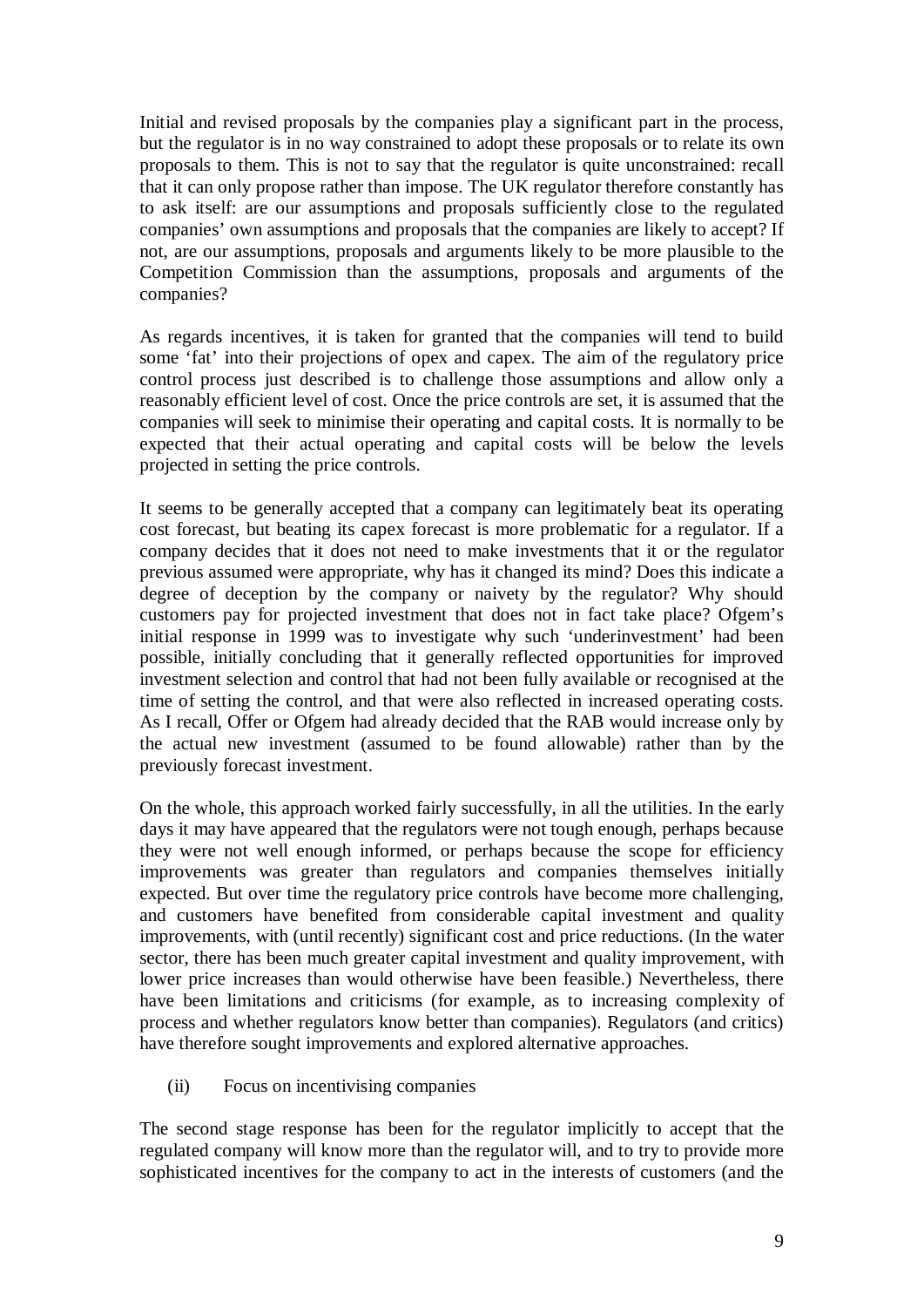regulator). An example here would be the use of incentives and penalties in the price control that seek to reward companies for providing information and making predictions that are "correct" and penalising them for information and predictions that are "incorrect". An additional advantage of this approach is that, if successful, it avoids or minimises the need for the regulator to investigate and assess ex post whether the investment programme has been appropriate.

A particularly important form of this is Ofgem's use of sliding scale regulation in 2004 that was developed into its Information Quality Incentive (IQI) Scheme in 2009. An approach of this kind is sometimes called 'menu regulation'. The regulator proposes a menu of options for each company, with different combinations of projected output and capital expenditure and return on investment. The company may choose whichever combination it prefers. The aim is to give the company an incentive to reveal its true thinking, and to reward those companies that correctly predict what customers will do and invest accordingly. Thus, a company that over-eggs its capital expenditure forecast will be penalised unless it actually invests in accordance with that forecast.

In 2004 Ofgem was faced with two companies (owning 5 out of 14 distribution networks) that argued for capital expenditure significantly in excess of the capex deemed appropriate by Ofgem's engineering consultants (whereas the proposals of the other 9 network companies were in line with the thinking of Ofgem's consultants). Ofgem was concerned that one of the companies would not subsequently deliver that projected investment, thereby being paid for not investing, whereas the other company might actually deliver the projected investment, but that this would be excessive relative to what was needed and what customers would be willing to pay for. In the event, the sliding scale incentive scheme induced both companies to modify their planned investment ex ante, which enabled Ofgem to accept their plans, thereby averting a 'showdown' at the Competition Commission.

In 2009 Ofgem noted that the sliding scale mechanism had the advantage of encouraging companies to modify any excessive investment plans, and used it again in developing the price controls for 2010-15. This general approach has been extended in Ofgem's thinking for the forthcoming set of price control reviews. For example, a central aspect of Ofgem's new RIIO approach (Revenues = Incentives  $+$ Innovation + Outputs) is to specify targets for companies and to reward those companies that achieve these targets and penalise those that don't. We have yet to see what the specified targets are. An Appendix to Ofgem's opening letter on the distribution price control beginning 2015 (published on 6 February 2012) gives details of the Outputs envisaged, but is couched in rather general terms. An output may ultimately be specified in such abstract terms (such as 'meet demand without a shortage or surplus of capacity') that it will not require specific knowledge by Ofgem, and will put the onus on the company to forecast correctly. Quite how the allowed revenue will be set (if not on a building block approach requiring some approved level of capex) remains to be seen.

Ofgem has adopted other incentive schemes of various different kinds, which seek to achieve particular goals, including innovation. My impression is that companies have generally welcomed the greater use of incentive schemes and of menu regulation, not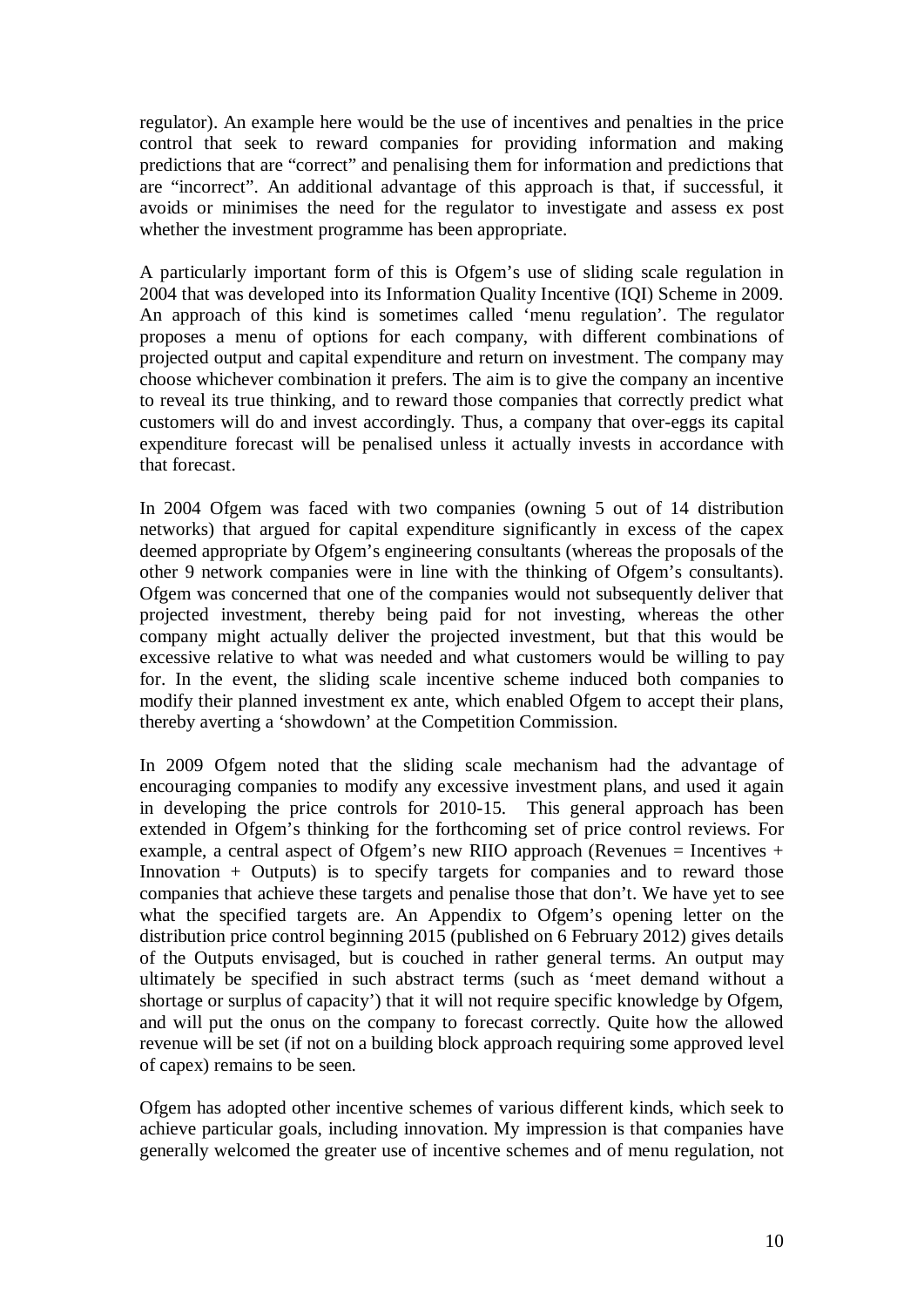least since it gives them greater opportunity to earn additional income at a time when the scope for out-performance on the basic price control may be declining.

A downside of this approach is the greater complexity of the price control discussion papers and resulting controls. It requires considerable information and judgement on the part of the regulator to design the incentive schemes. The responses of the companies may not be entirely predictable, nor the resulting levels of profit (or loss). This in turn may necessitate continual revision of the schemes.

Thus, for example, AER (Box 6.3) describes how Ofgem took measures to prevent stop-start investment by means of a five year capex rolling incentive mechanism, introduced in 2004. This caused other problems, and had to be modified to a two year scheme. Elsewhere, it has been pointed out that Ofgem's Information Quality Incentive (IQI) scheme provides a significant incentive to spend less than the capex allowed for in the price control (an incentive/penalty rate of 29% to 40%, average 34%, for underspend/overspend in 2005-10, and averaging 47% for 2010-2015). (Tim Tutton, "Will distribution network operators invest what is needed"? *Oxera Agenda*, February 2010: 1-5)

Another concern is a lack of specificity about what the investment programme is meant to be delivering, and a consequent ambiguity about whether the companies have achieved a profit by efficient economising or by cutting corners on the health and capacity of their assets. Accordingly, in 2009 Ofgem indicated that the RIIO approach (for 2015-2020) would put more emphasis on the specification and meeting of required outputs. As noted, these outputs have yet to be specified in any detail.

Hence regulators still need to discover relevant information, and to concern themselves about incentives. This may be increasingly difficult in a more innovative and rapidly changing world, where simple projections of demand and capacity are no longer sufficient or even possible.

(iii) Focus on the role of customers

The third approach or stage is presently in course of evolution (and is partially reflected in Ofgem's RIIO thinking). UK regulators have always been uneasy at dictating capex plans to companies, not least because companies can then blame regulators if anything goes wrong. Regulators are therefore keen that companies should "take ownership" of their capex plans. Regulators are increasingly taking the view that customers or users of the regulated company have an important role to play in the process of setting price controls. This is partly because customers have a better idea of their own preferences than the regulator. But also, by discussing and/or negotiating with each other, companies and customers may be able to arrive at a mutually preferable alternative to what the regulator might impose, but nonetheless not inconsistent with what the regulator might regard as acceptable. This will enable companies to "take ownership" of the resulting plan. And of course it will generally suit the regulator better to have customers supporting the outcome rather than criticising it, especially if some difficult price increases might be involved.

In the UK, this approach has been most marked in the case of the airport regulator. At the last price control review, the Civil Aviation Authority (CAA) invited the airports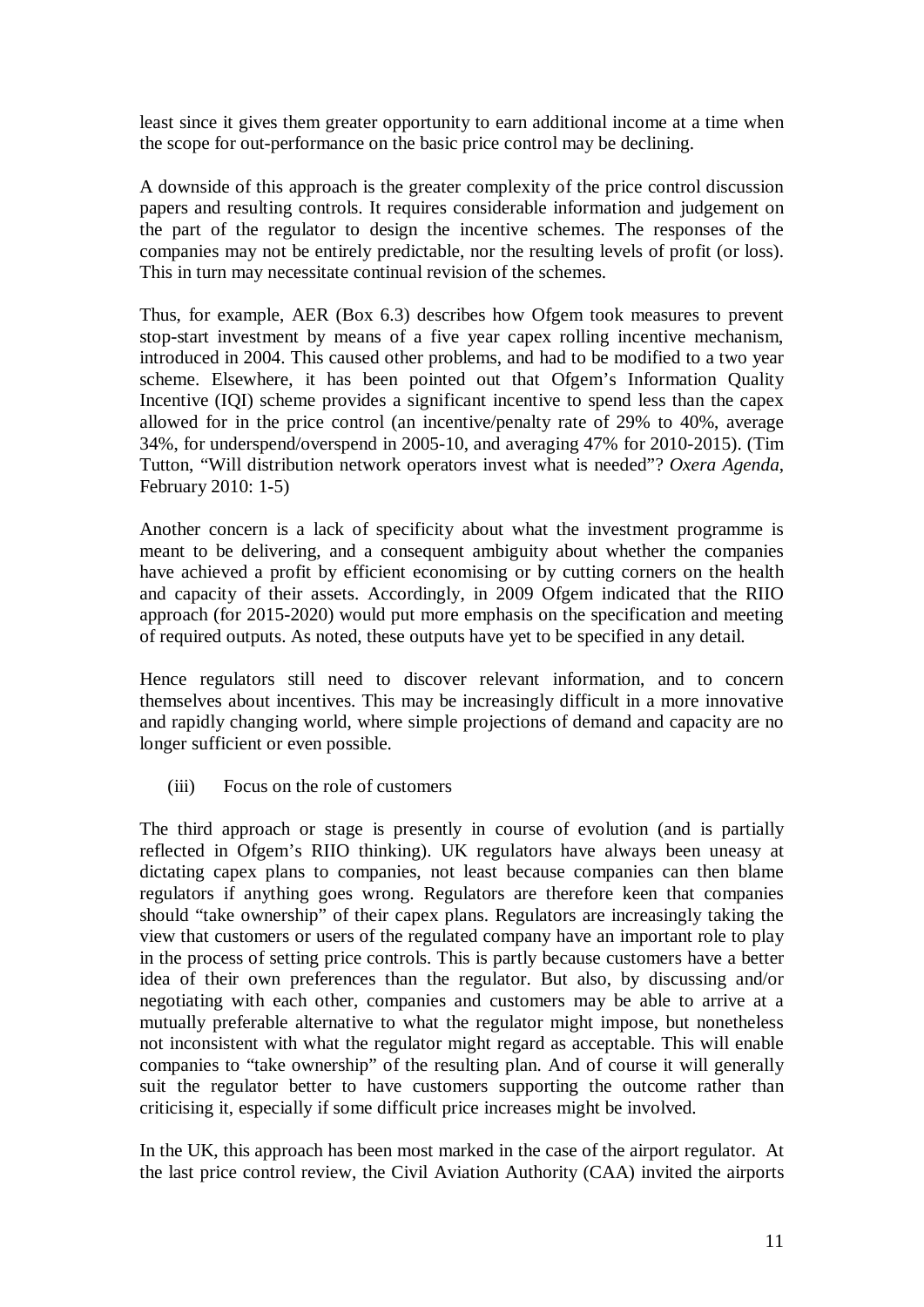and airlines to see if they could agree on certain key inputs into the price control, namely, traffic forecasts, additions to capital expenditure, and quality of service standards. The CAA undertook to build agreed inputs into the price control setting process. Despite expectations to the contrary, the airports and airlines did reach agreement on these parameters at the two major London airports. The process was successfully repeated in setting air traffic price controls. The CAA and the industry are presently considering an extension of the process to allow the London airports and airlines to negotiate and agree the next price controls. They are also discussing innovative incentive schemes (e.g. reward-shares for cost reductions stemming from joint work by airports and airlines).

Ofwat and Ofgem have been more cautious, but have taken the view that both they and the companies should engage more actively with customers and users. Ofwat and Ofgem will make their own decisions in setting the price controls. However, customers will be involved in the process of setting the RIIO targets that the companies will be incentivised to meet. And companies that can show that their customers approve their plans will be challenged less thoroughly than companies that have not engaged or that are in dispute with their customers. Ofgem has recently decided that two of the four transmission companies should remain on a Fast Track in setting the new price control while the other two should be put onto a Slow Track (albeit for reasons not only related to their engagement with customers).

An advantage of this approach is that it makes greater use of the potential knowledge of customers. This may be more relevant where the customers are fewer and better informed, as in airports compared to water and electricity. But it could also empower customer groups in sectors like water and electricity. It encourages companies to discover and provide the quality of service that customers want, involves customers in the process of discussing and agreeing a price control and the investment programme that underlies it, and enables customer groups to play a more significant role in monitoring and revising the implementation of the price control.

In some sectors, a challenge is to identify and/or encourage customer representatives that will be able and willing to play an active role in such a process. The process is actually underway in Scotland, where the water regulator there has put together a Customer Forum to negotiate with the water company.

This approach to setting a price control is perhaps more akin to the negotiation and monitoring of a commercial contract. It assumes active rather than passive parties, who know what they want. The contract specifies what is to be delivered, with provisions for monitoring and enforcing this, and where necessary for modifying it. The parties then monitor and revise the contract in an ongoing relationship. Throughout, the regulator is facilitating this process, and standing by to act as a default option if necessary. This is in contrast to a 'once every five years' negotiation, with the regulator unsure what it wants in specific as opposed to general terms, followed by a hands-off approach for the next five years. It also potentially reduces the problem of ex post assessment because the price control is likely to specify more precisely what is to be delivered and when, rather than leaving this to the discretion of the regulated company.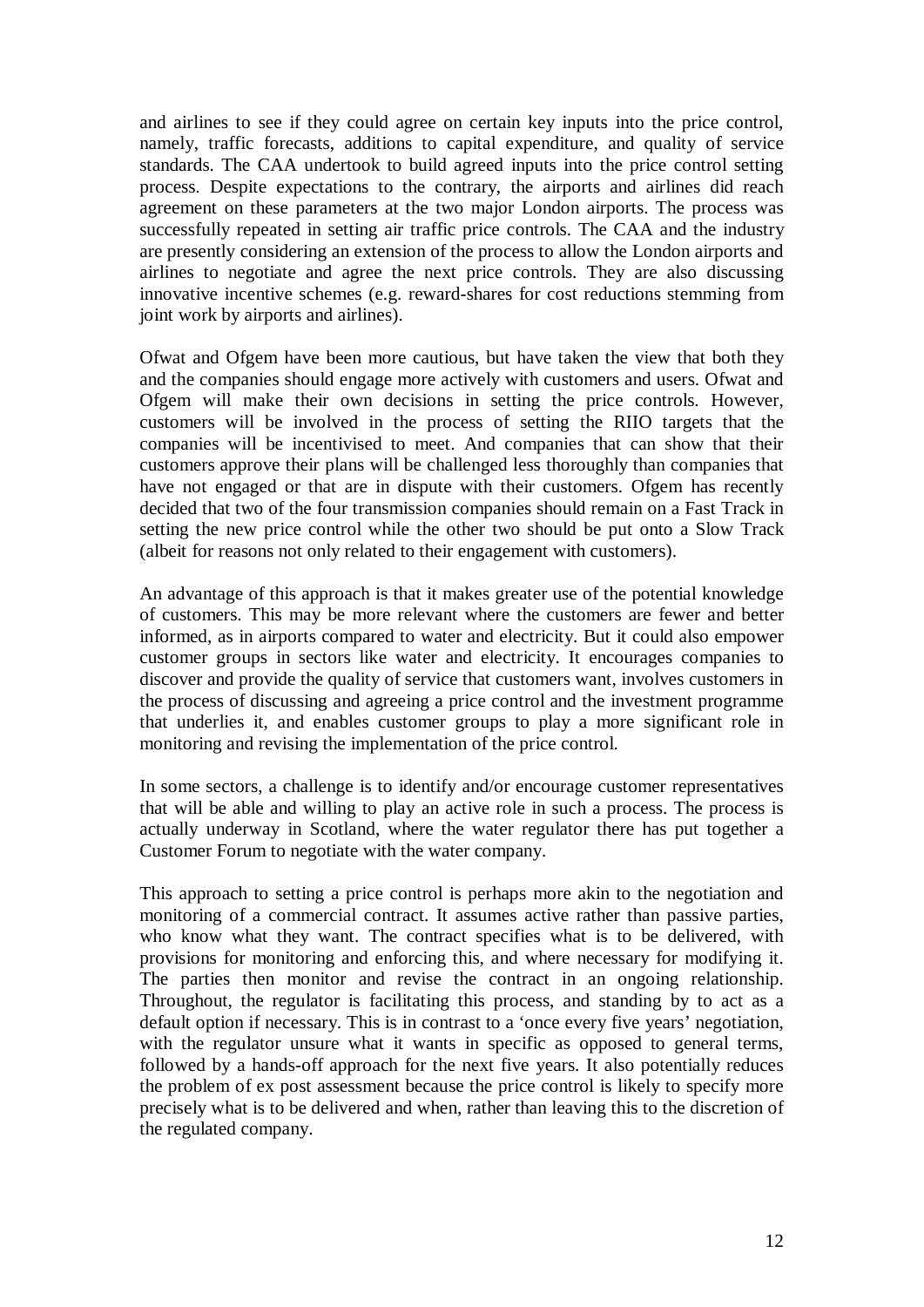This third approach of customer engagement is based on earlier and ongoing experience with negotiated settlements in the US and Canada. Another illustration is the so-called public contest method for determining transmission investments in Argentina. Major investments there are not decided upon by the incumbent transmission company or its regulator. Rather, they are proposed, voted upon and paid for by those users that would benefit from them, and then put out to competition to determine the price. Despite initial scepticism and reservations, this approach worked well.

The customer engagement approach is a particular interest of mine. However, it is fair to say that the application of this approach to the UK energy and water sectors is a work in progress, with some scepticism on the part of some parties, and some question as to how it will develop over the course of the next few years.

I note that at least two of the respondents to the consultation make a recommendation consistent with this approach. See SPAusNet p 23 and the following:

The most beneficial improvements we can see go beyond the rules themselves. They are improvements to increase stakeholders' confidence in rules outcomes. Firstly, Jemena strongly supports better resourcing for consumer groups so they can be more a part of the price review process from start to finish, have a much deeper level of understanding of the issues, and provide meaningful input into the AER's decisions being made on consumers' behalf. (Jemena)

## **6. An appropriate framework for assessing solutions**

i) General context and need for reform

AER asserts that prices are unduly high as a result of restrictions on its discretion; the networks deny this. All parties could usefully be pressed on this.

The NSPs argue that it is too soon to evaluate the Rules. However, the concerns relate to the recent price determinations that have been carried out under the Rules, they obtain for periods of years, and it is not clear what further information could be gained by deferring consideration of them.

There would also seem scope for AEMC to carry out or encourage research on this question of prices. Three specific areas occur to me.

First, Bruce Mountain and I made some comparisons of distribution network prices in NSW, the UK and Victoria. We found, for example, that UK prices were significantly lower than NSW prices, and that Victoria was in-between. Our research suggested to us that ownership and regulation and the regulatory framework were all potentially significant factors. It seemed that government-owned companies had greater interest than private companies in capital expenditure, less incentive to reduce costs and expenditure, and less concern about overrunning price control targets. Regulation of state-owned companies was less effective in setting and enforcing challenging targets and curbing the excesses of the state-owned companies than regulation of private companies. Regulation under the NEM Rules was less effective in doing so than regulation under the previous jurisdictions. Bruce Mountain has extended this work to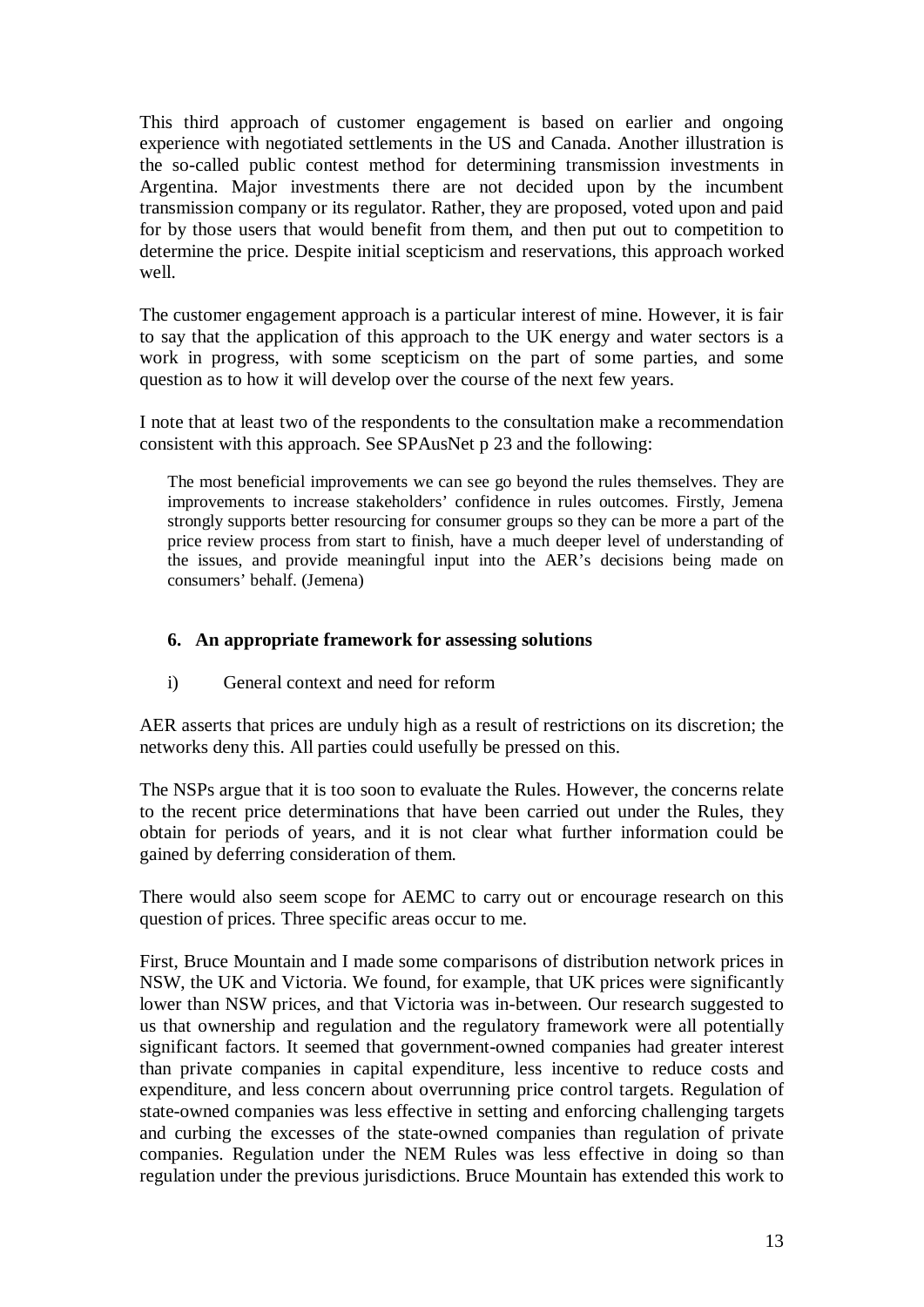other jurisdictions and to transmission as well as distribution companies, with similar results.

The parties might be pressed on some of these issues. What about the results that find (e.g.) that allowed rates of return are higher under NEM Rules than elsewhere? Also, several submissions (including FIG and SPAusnet) suggest that concerns relate primarily to networks in NSW and Queensland and that the system is working well in Victoria. Is it realistic to assume that publicly owned network companies will respond in the same way to incentives as privately owned companies will? Is it sensible to set the same incentives, and indeed to have the same regulatory framework? I appreciate, of course, that AEMC does not have the power to determine ownership, but it may be that this is something it could comment on as worthy of consideration by relevant policymakers.

Second, there would seem to be scope for a more sophisticated econometric analysis than Bruce Mountain and I were able to carry out. There are now enough observations of a cross-section and time-series nature. This research would seek to quantify the size and significance of the various potential explanatory factors. It could seek, in particular, to separate out the effect of ownership and the effect of different regulatory frameworks. This could inform a discussion of whether there should be different regulatory provision for privately-owned and government-owned network operators.

Third, it ought to be possible to make some rough calculations of the magnitude of the various factors that might be contributing to high or excessive electricity network prices. Suppose allowed rate of return were reduced by, say, 1% - what effect would this have on prices? Ditto with forecasts of opex and capex, and capex overruns. How much does each potential factor typically contribute to the observed phenomena that are the cause of concern? Where is AEMC's effort most worthwhile, in terms of impact on final electricity prices?

ii) the balance between prescription and discretion

AEMC has raised the question of the correct balance between these two factors. One respondent has in effect suggested that the present NEM Rules are at the prescriptive end of the spectrum, and that this is bound to be problematic. AEMC might pose the general question as to whether respondents perceive the Rules in this way, whether they are aware of other approaches that are at all similar to the NEM Rules, whether such other approaches have encountered similar problems, or whether they have corresponding advantages, etc. In this context the NSPs and others might be asked whether there are challenges in adapting such an approach to an increasingly fastchanging world.

Some parties claim that a prescriptive approach reduces regulatory risk and hence the cost of capital. Is there evidence that the cost of capital is lower in more prescriptive regimes than in more discretionary ones? Bruce Mountain and I calculated that the regulatory allowed cost of capital was higher under the NEM Rules, not lower.

iii) efficient forecasts of capex and opex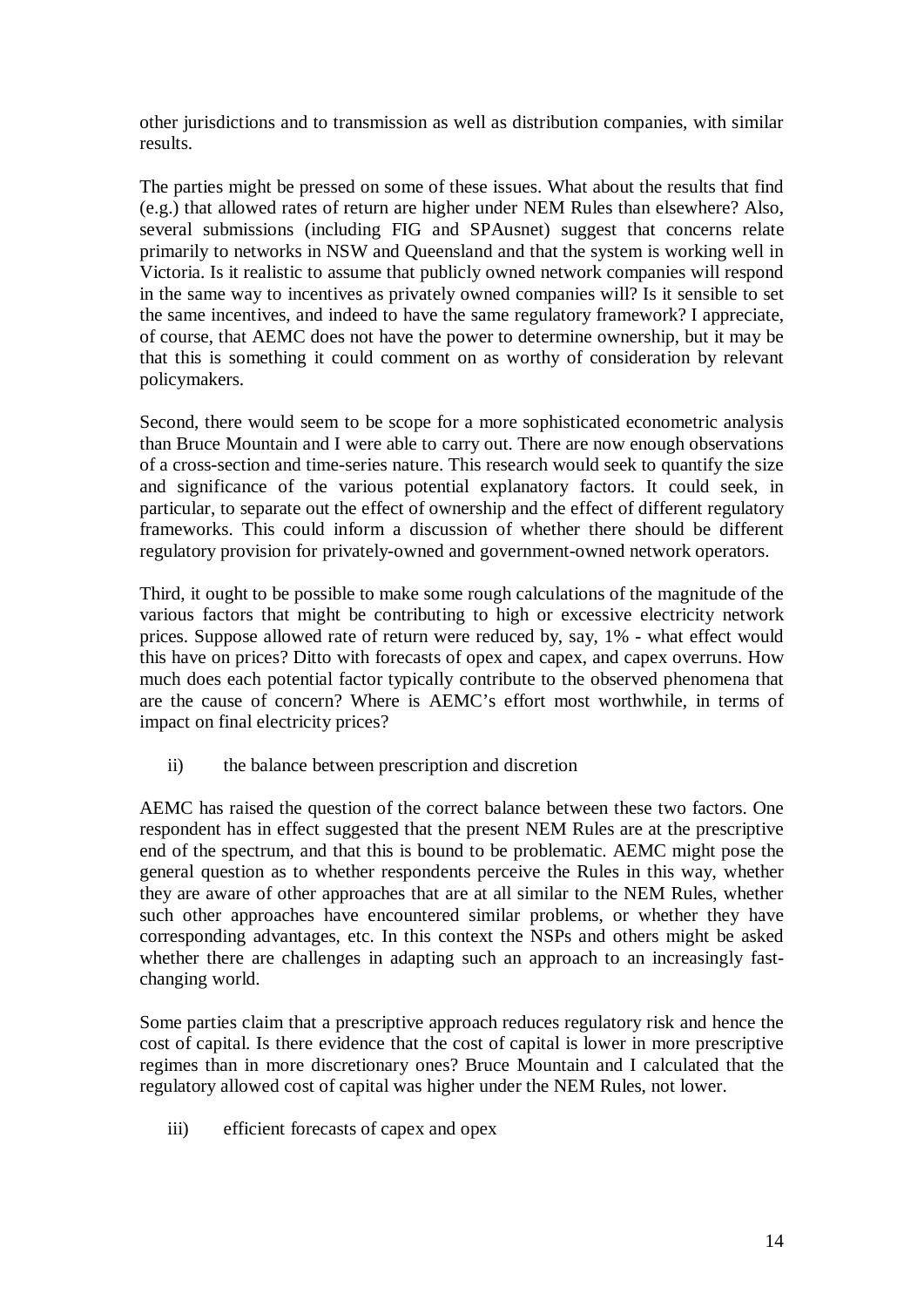AEMC's third question is whether the AER could already achieve the outcome sought through the use of existing discretion. The NSPs (and especially their joint consultancy report) have provided some pretty systematic evidence that the AER has frequently done what it claims to be difficult or impossible to do, with respect to challenging and changing the proposals put forward by the companies. AER has said that, even so, the regulatory forecasts embodied significant cost increases.

AER should be asked to respond to this evidence. In what respects was AER nonetheless constrained? If it considered that tougher assumptions on costs were appropriate than it actually proposed or determined, what prevented it from proposing or determining such tougher assumptions?

The NSPs make other points, eg noting that the AER seemed to voluntarily accept the form of the company proposals, even though it was not required to. Again, there are important questions on which to quiz the AER.

The discussion (and the AER's later proposal) seems to focus almost entirely on aggregate demand and capex, with little reference to the composition of that demand and capex. Does it not matter what is constructed and where?

This might be a point at which to introduce questions about the views of customers. The NSPs assert that they are best placed to forecast demand and determine investment plans. (Or at least better placed than the AER.) What steps have the NSPs taken, or should they take, to ensure that the investments that they are proposing are consistent with what customers would most prefer? Do customers have a preference between different types of investment, or as to timing? Would customers prefer to invest now to ensure that there is adequate capacity, or defer investment to minimise rate increases at the present time? Do NSPs and the AER consider that the views of customers are relevant in this context? If not, why not? But if so, how do the NSPs propose to acquire such information?

iv) increased discretion for the AER

The AER's specific proposals include to remove various obligations that constrain it to relate its decisions to 'the basis of' the NSP's current proposals, and to amend those proposals 'only to the extent necessary' to enable it to be approved. Experience in the UK suggests that such restrictions are neither a necessary nor a desirable part of the regulatory approach. No one has ever suggested that the UK regulator be constrained in this way. Perhaps the AEMC's consultation might ask why such restrictions are deemed necessary in Australia? Or if they were justified initially, does that justification still obtain now and for the future?

v) expenditure criteria

The AER proposes to modify/simplify/abolish the expenditure criteria. Is there reason to believe that doing so, while leaving in place general duties on the AER, would be harmful to companies or customers? Would it make any difference?

One particular criterion seems to be of a different character. The AER's proposal would remove the reference to the 'circumstances of the relevant distribution or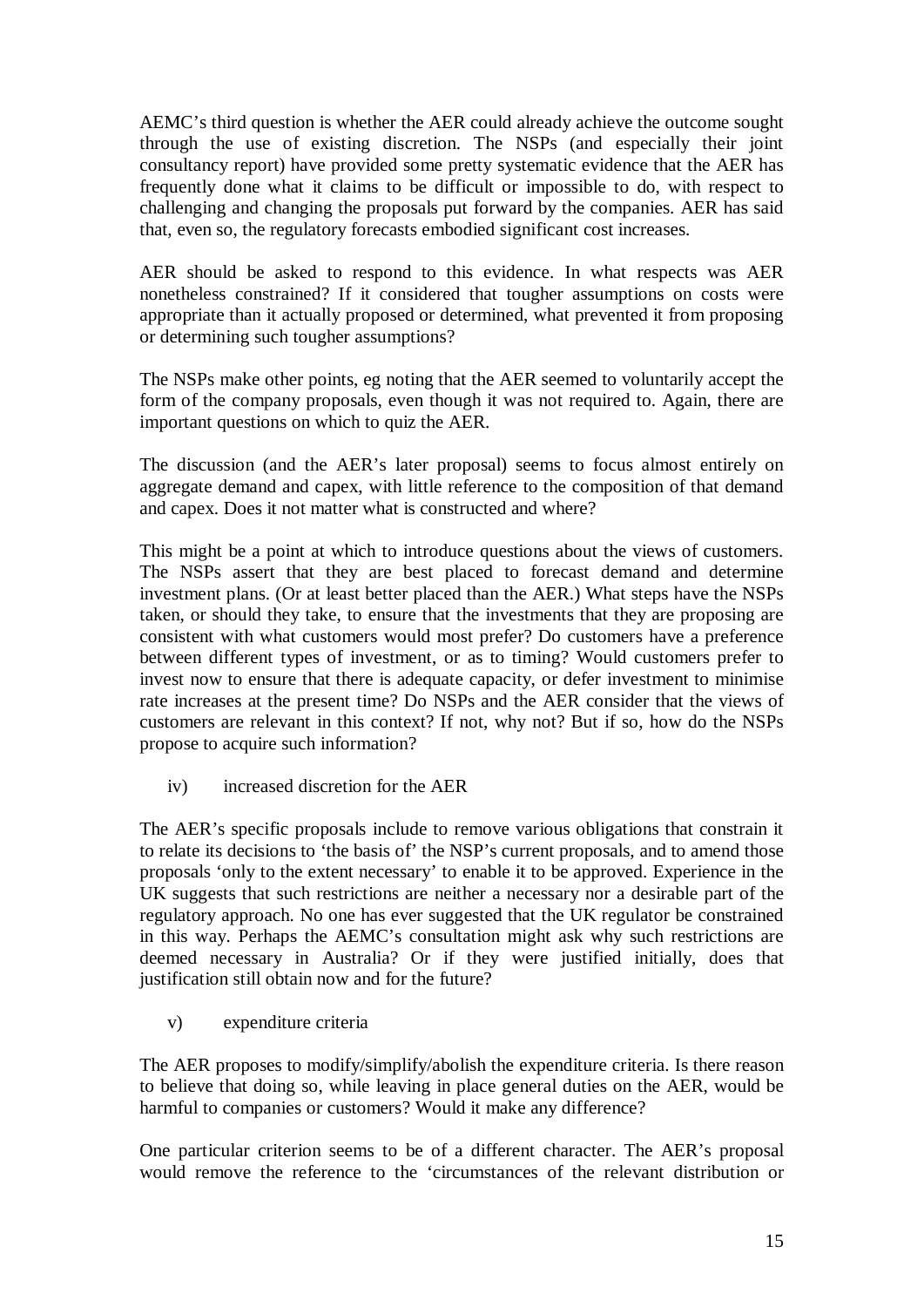transmission network service provider'. Some interpret this to mean the financial circumstances of the owner of the network, rather than the local circumstances in which the business operates, but this needs to be clarified. It also raises borderline issues. If the business is heavily cash negative, is that a relevant circumstance?

One submission (ERAA) suggests that "good benchmarking practice will automatically take into consideration the circumstances of individual networks, and that this amendment should facilitate an increased use of benchmarking." Regulatory experience elsewhere suggests that this is somewhat optimistic: benchmarking has its place but cannot take account of all the circumstances that differentiate one network from another.

I am asked whether there would be any benefit in a rule that requires the regulator to undertake benchmarking. I would say that it would be good regulatory practice for a regulator to consider what if any insights benchmarking could provide in the particular price control under consideration, and to take this into account where appropriate. But as just noted, the circumstances of individual networks can vary greatly, and in my experience there is always an element of unexplained variation where judgement is required. To require the regulator to undertake benchmarking therefore runs the risk of forcing the regulator to attach more weight to benchmarking than the circumstances allow. The difficulties experienced by the Dutch electricity regulator may be an example of this. (Nillesen, P.H.L. and Pollitt, M.G. (2007) "The 2001-2003 electricity distribution price control review in the Netherlands: regulatory process and consumer welfare." *Journal of Regulatory Economics*, 31(3): 261-287)

AER's argument here is less persuasive than elsewhere. AER suggests that it would not be appropriate to consider the particular circumstances of a network. But in the abstract, it is difficult to argue ex ante that any particular circumstances could not or should not be taken into account.

Ofgem has been concerned about the financial position of energy suppliers. Admittedly suppliers are in different circumstances from network providers (not least, because they operate in a competitive market). Ofgem has taken steps to ensure that all networks and suppliers have appropriate financial cover. But in the event of an unexpected crisis, measures related to the particular circumstances of a NSP may be the least undesirable way forward. Thus, a whole range of regulatory actions might need to be considered, together with the powers available to the AER or others. The phrase about circumstances of the relevant provider therefore needs to be considered in a broad context.

Respondents to the consultation will no doubt be invited to comment specifically on this issue. AER might be invited to clarify which circumstances would be appropriate to take into account and which not, and to discuss whether this might unduly limit the regulator's powers in unexpected difficult situations.

vi) capex incentives and rollforward

The AER is concerned that companies might have insufficient incentive to choose the efficient level of investment and to limit their investment to the levels embodied in the price control. As a solution to this problem it proposes that only capex up to the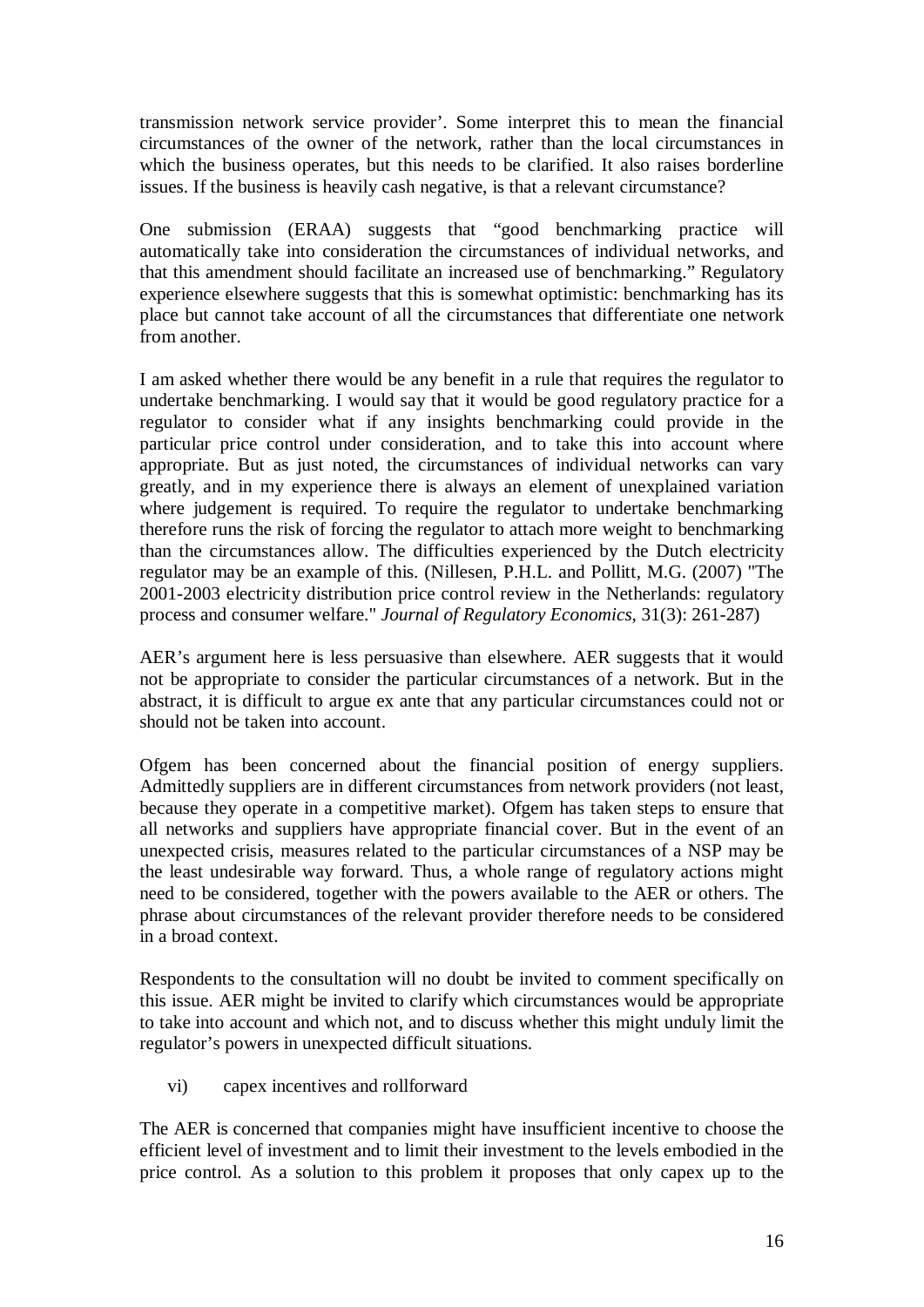forecast level should be automatically rolled forward into the RAB, and that only 60% of capex beyond that should be so incorporated into the RAB.

This seems to me the least persuasive of the AER's arguments. If there is a potential problem with investment exceeding the level assumed in setting the price control, why assume that any of it is acceptable? Why assume that 60% of this is acceptable and 40% is not? Those percentages seem arbitrary. They seem to lack the systematic consideration that Ofgem has given to its incentive and penalty rates under its IQI scheme (though these have not been uncontroversial, see Tim Tutton article above).

Indeed, should it be assumed reasonable that capital expenditure equal to the level assumed in the price control should be incorporated into the RAB without further investigation? What if the NSP had built half the planned additional capacity and incurred twice the envisaged cost for it? The total expenditure would be as planned but the capacity would not be. Should there be no check on this? The whole discussion makes remarkably little reference to the composition of the planned and actual capex, both forecast and exceeding the forecast.

The AER says that "The approach outlined above assumes that NSP will respond to financial incentives. Some stakeholders have suggested that NSPs respond to a broader range of incentives and other mechanisms may be more effective in promoting capex efficiency." (p 43). Various respondents have questioned whether such a rule would in fact provide the desired incentive to be more efficient. The AER adduces evidence from NSW and Queensland. In these states the network companies are government-owned. In Australia and elsewhere there is evidence that governmentowned companies are less responsive to incentives to curb capital expenditure. Is a 60% rule really the best way to deal with what may well be a more fundamental underlying factor?

The AER says that it has looked at other approaches.

"Under an ex post capex review approach, each NSP's investment program is subject to regulatory scrutiny at the time of the next regulatory review. Only efficient and prudent expenditure is rolled into the RAB. This approach is in widespread use overseas and in the National Electricity Market prior to the 2006 reforms. …

However, the AER is concerned that by requiring an assessment of the efficiency of investment decisions after they have been made, ex post reviews may add to regulatory risk by creating potential for investment write downs. In addition, the evidentiary burden that the regulator must satisfy before it could disallow an investment is so high that ex post reviews may offer limited protection against inefficient expenditure." (pp 42-3)

These points deserve consideration. However, experience in the US does not seem to rule out ex post capex reviews. Greater customer involvement in the regulatory process could be relevant here. Customer groups would be concerned to ensure that the NSPs delivered what they had promised, and did not saddle customers with additional costs to which they had not agreed.

There is surely a fundamental question why an NSP has exceeded its allowance. There may be a good justification or there may not be. Simply allowing it to pass through 60% of the additional cost seems to abdicate the regulator's responsibility to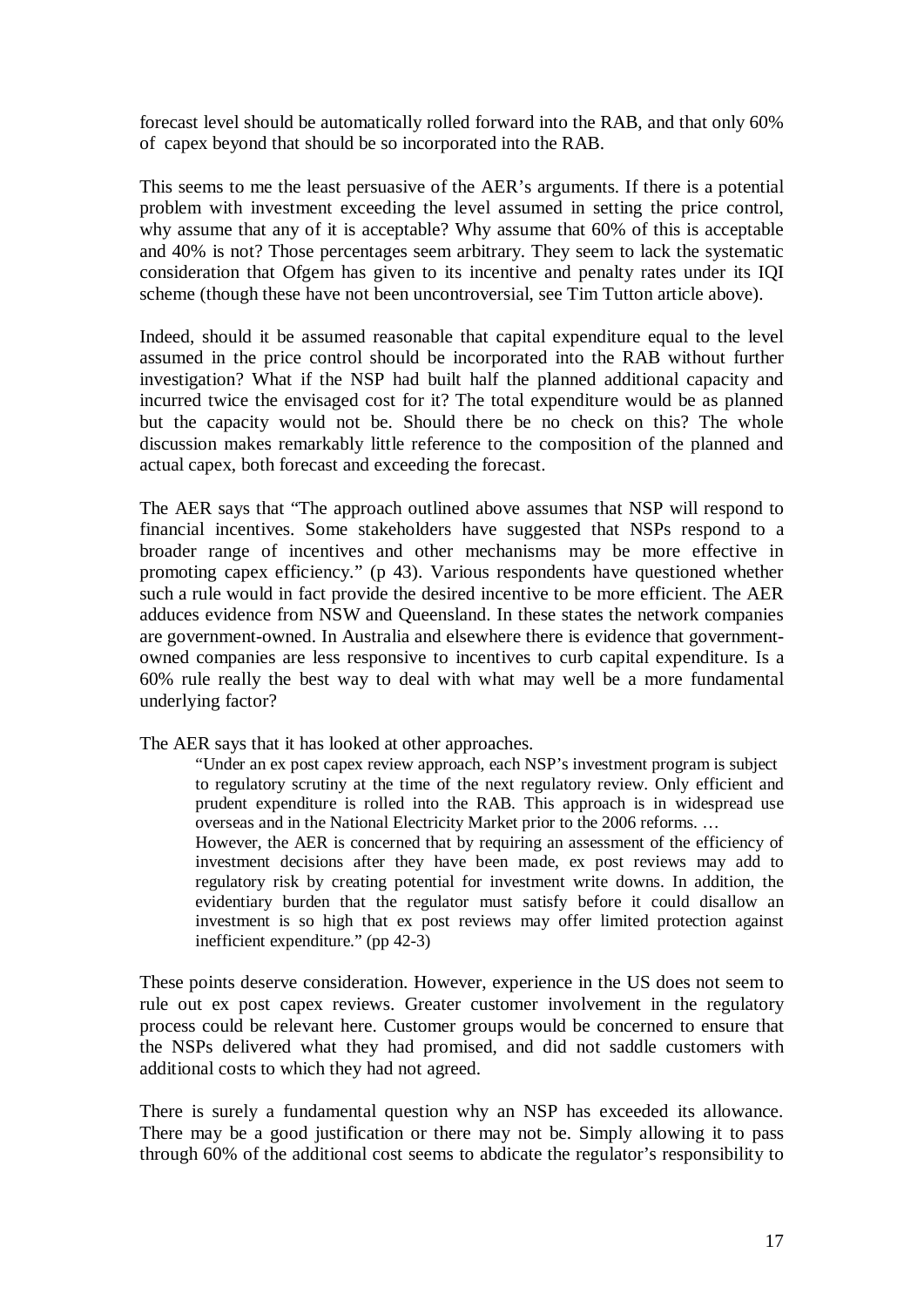find out what is going on, by investigating and answering this question, and to take remedial action if necessary.

Insofar as there may be a justification for greater capex, deriving from events subsequent to setting the price control, greater use of reopeners might be the way forward. The combination of these issues will benefit from discussion together.

vii) discretion on actual or forecast depreciation

I do not follow the precise calculations in this section of the AER's proposals. It is not clear to me at present why the assumption on depreciation influences NSP income within a period if the price control has been set in advance.

However, it seems that there is again a discrepancy between what was expected in setting the price control and the actual outcome. The parties might be asked: Is it helpful to prescribe automatic rules for this, regardless of the circumstances? Why not try to find out why there is such a discrepancy and deal with it appropriately?

viii) contingent projects, capex reopeners and pass-through events

AER makes the case for more flexibility on these issues. This would be consistent with regulation in the UK. Ofgem has indeed been specifying more precisely the provisions for reopening and pass-through. George Yarrow refers to the inadequacy of regulatory arrangements in Guernsey. One aspect of this was that the price control did not clearly specify the provisions for reopening and pass-through.

In general, this is the direction in which UK regulation has been moving. Initially, the thinking was to place all the risks on the regulated and newly privatised company, in return for a fixed price that took into account these risks. That seemed to me an effective way to bring home the change of status of these companies: they should no longer assume that they could simply pass all costs and risks on to customers or taxpayers.

However, it is expensive to put all risks on the company. It is more economic to ask which risks the company can more effectively bear, because it can deal most effectively with them, and which risks lie beyond its control. A company's cost of capital necessarily reflects the risks to which it is exposed. Removing risks that are beyond the company's control will reduce its cost of capital, and should thereby reduce the prices charges to consumers. Hence the calculation of cost of capital needs to take into account the nature and extent of reopeners and pass-through terms.

The balance here needs to be carefully assessed. If too many items are put into the reopener and pass-through categories, this will further pull down the allowed rate of return for the company but increase the risks and costs to customers. That in turn would be distorting in the opposite direction.

With more extensive use of reopeners and pass-through, there is less case for NSPs to overspend or underspend against forecasts. The regulator can be accordingly be tougher both in setting these targets and in enforcing them. In general, there is a move towards regulatory arrangements that are more like other commercial contracts. The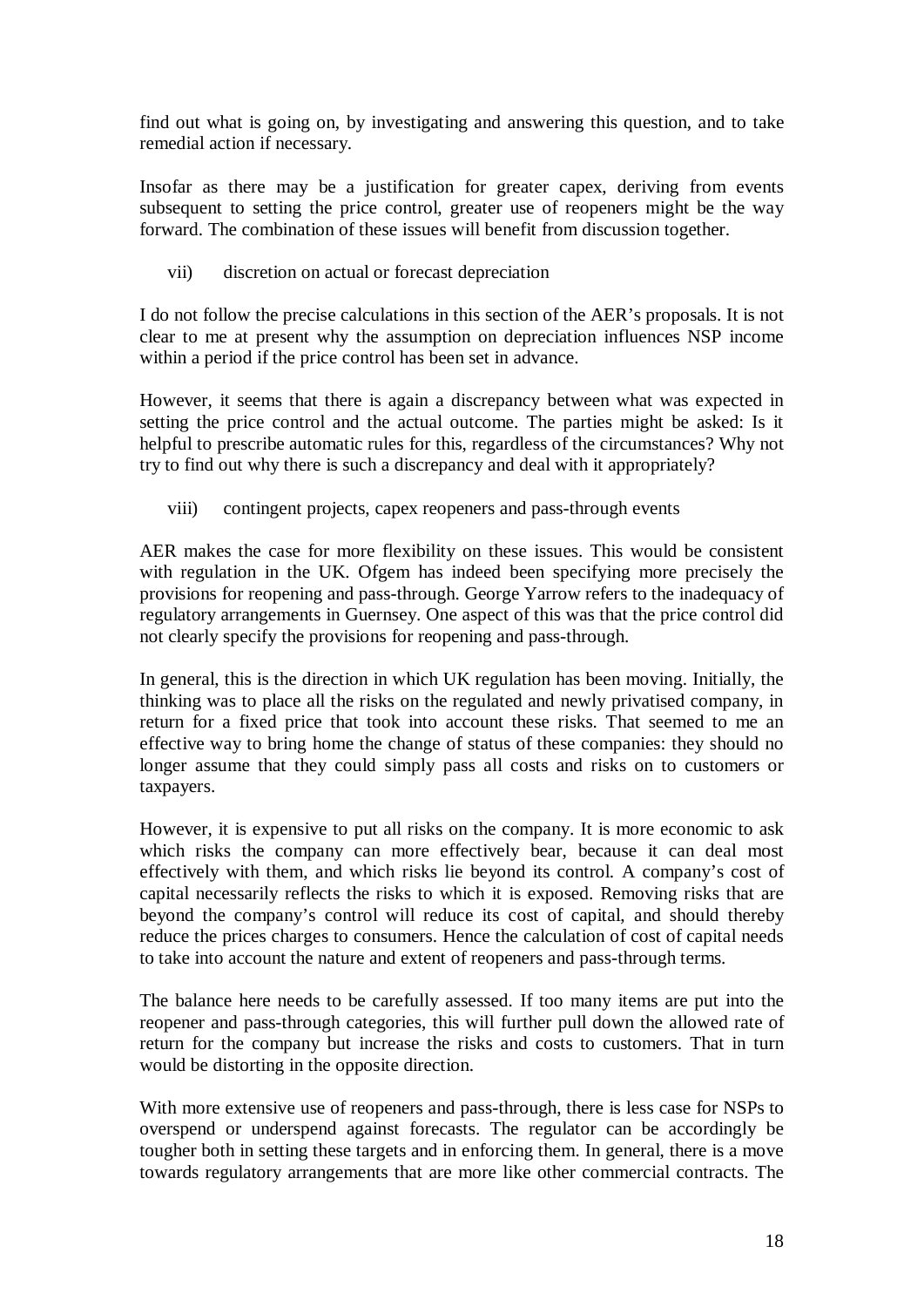parties might be asked to discuss the pros and cons of such developments. Again, this may be an area where greater customer involvement could be relevant and helpful.

ix) related party margins and capitalisation changes

Regulators are bound to have a concern that regulated companies might favour their own associated businesses. Arrangements that might be adequate if a regulated company is dealing with another company will not necessarily be sufficient if that other company is in the same ownership. AER's proposal therefore seems reasonable. However, it is a relatively technical issue on which I have no particular knowledge or ability to comment. There may be scope to compare the proposed charges against market levels?

x) flexibility to introduce other incentive schemes

UK experience suggests there is much scope for innovation here. Admittedly, regulators have limited knowledge, and there is a question how far the consequent extension of regulation is desirable. Not all schemes will work out as hoped, but it is possible to revise them over time.

In practice, other parties as well as regulators have made considerable contributions to designing incentive schemes. This is particularly the case in the UK airport sector. It is also a view expressed to me in the UK energy sector: that other companies and users of networks would have significant useful experience to apply to the design of incentive schemes. There is also an important potential role for customers and users to indicate where and why there should be an incentive mechanism, as well as to help design it.

AER's argument (s 6.8.2) about the limitations of present rules sounds plausible. As noted earlier, it seems in fact a limitation of the whole regulatory framework in Australia: frozen in time, reflecting the conditions and expectations at the time it was designed, but inflexible and not conducive to innovation. Schemes often need to be tailored to particular companies/customers/issues. My impression is that the AER's proposals are sensible, and reflect the way that regulation is developing elsewhere. However, the views of all parties need to be canvassed.

One submission (ETSA Utilities) suggests that giving AER greater discretion to introduce incentive schemes should be accompanied by supplemented decision criteria for AER. Two of these criteria seem redundant (eg desirability of simple-toadminister schemes, and not putting safe and reliable operation of the network at risk). The requirement that any scheme be symmetric in nature would be unduly restrictive and likely to stifle innovation. For example, the early incentive schemes on National Grid as System Operator were asymmetric because there was no prospect of an acceptable scheme that was symmetric. The Rules contain sufficient criteria already, and it would seem unnecessary and unduly bureaucratic to introduce more.

xi) shared assets used for other purposes

As with related party margins, regulators must be alert to the possibility that one set of customers will be favoured or penalised relative to another set. AER's proposal